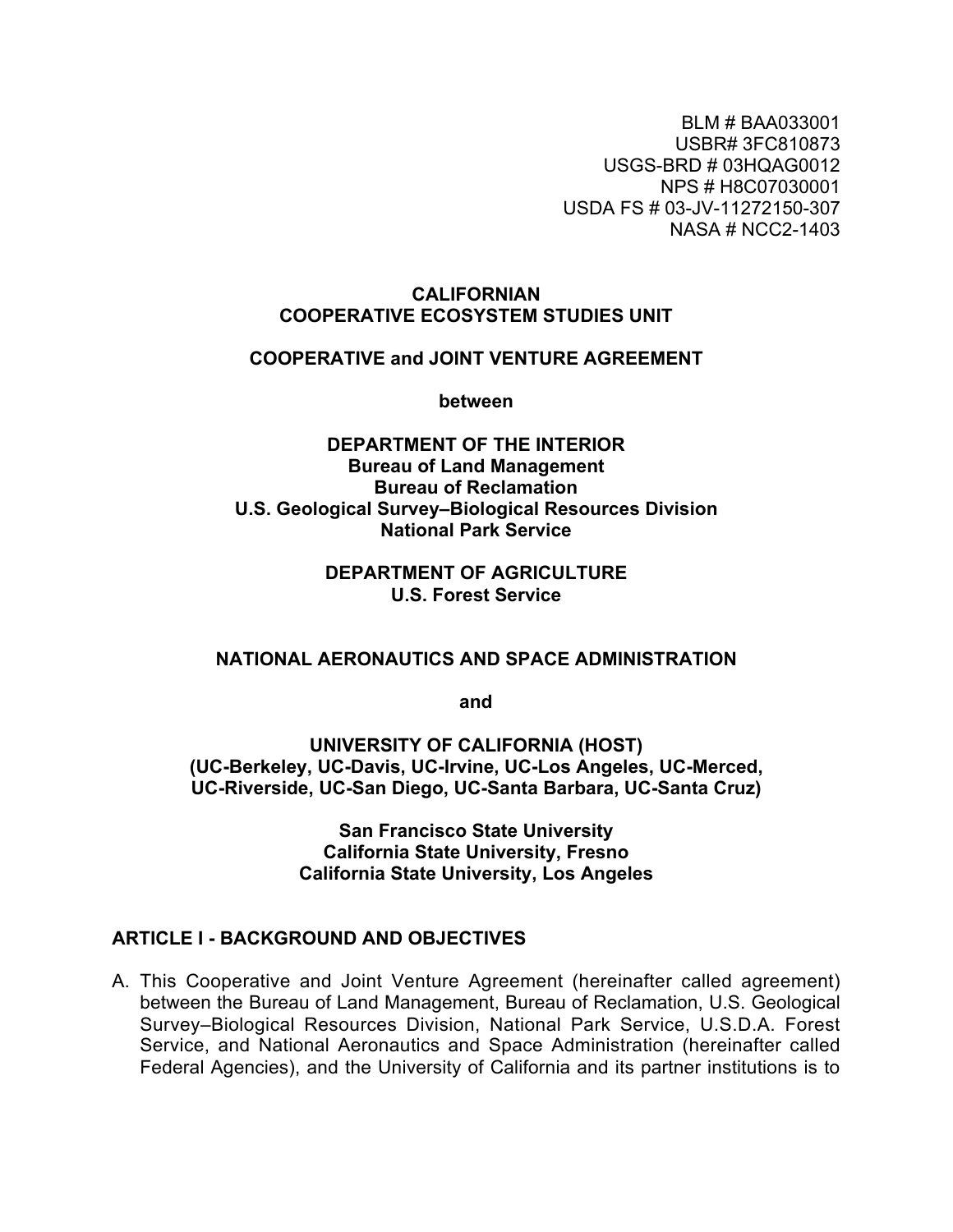establish and maintain the Californian Cooperative Ecosystem Studies Unit (CESU). The Californian CESU is associated with a national network of CESUs.

B. The objectives of the Californian Cooperative Ecosystem Studies Unit are to:

Provide research, technical assistance and education to federal land management, environmental and research agencies and their potential partners;

Develop a program of research, technical assistance and education that involves the biological, physical, social, and cultural sciences needed to address resources issues and interdisciplinary problem-solving at multiple scales and in an ecosystem context at the local, regional, and national level; and

Place special emphasis on the working collaboration among federal agencies and universities and their related partner institutions.

- C. The Bureau of Land Management (hereinafter called BLM) administers public lands within a framework of numerous laws. The most comprehensive of these is the Federal Land Policy and Management Act of 1976 (FLPMA). All Bureau policies, procedures and management actions must be consistent with FLPMA and the other laws that govern use of the public lands. It is the mission of the Bureau of Land Management to sustain the health, diversity and productivity of the public lands for the use and enjoyment of present and future generations (43 U.S.C. 1701 et seq.). In accordance with 43 U.S.C. 1737(b), the BLM is authorized to enter into a cooperative agreement to establish the Californian CESU to assist in providing research, technical assistance and education.
- D. The Bureau of Reclamation (hereinafter called USBR) manages, develops, and protects water and related resources in an environmentally and economically sound manner in the interest of the American public (43 U.S.C. Chapter 12). USBR is authorized to enter into certain cooperative agreements in accordance with the authority delegated in 255 DM 14.1, which states, "The Commissioner, Bureau of Reclamation, is delegated so much of the authority of the Secretary under the Fish and Wildlife Coordination Act, 16 U.S.C. 661 et seq., as is necessary to provide assistance, through grants or cooperative agreements, to public or private organizations for the improvement of fish and wildlife habitat associated with water systems or water supplies affected by Reclamation projects." The following types of agreements as they relate to fish and wildlife habitat associated with water systems or water supplies affected by Reclamation projects are authorized, especially as they relate to State-Federal cooperation and coordination: protection, maintenance, and development of fish and wildlife habitat; fish and wildlife reintroduction and propagation; research and other field study programs including those involving the taking or possession of fish and wildlife; fish and wildlife resource inventories and data collection; education programs; toxicity/mortality investigations and monitoring;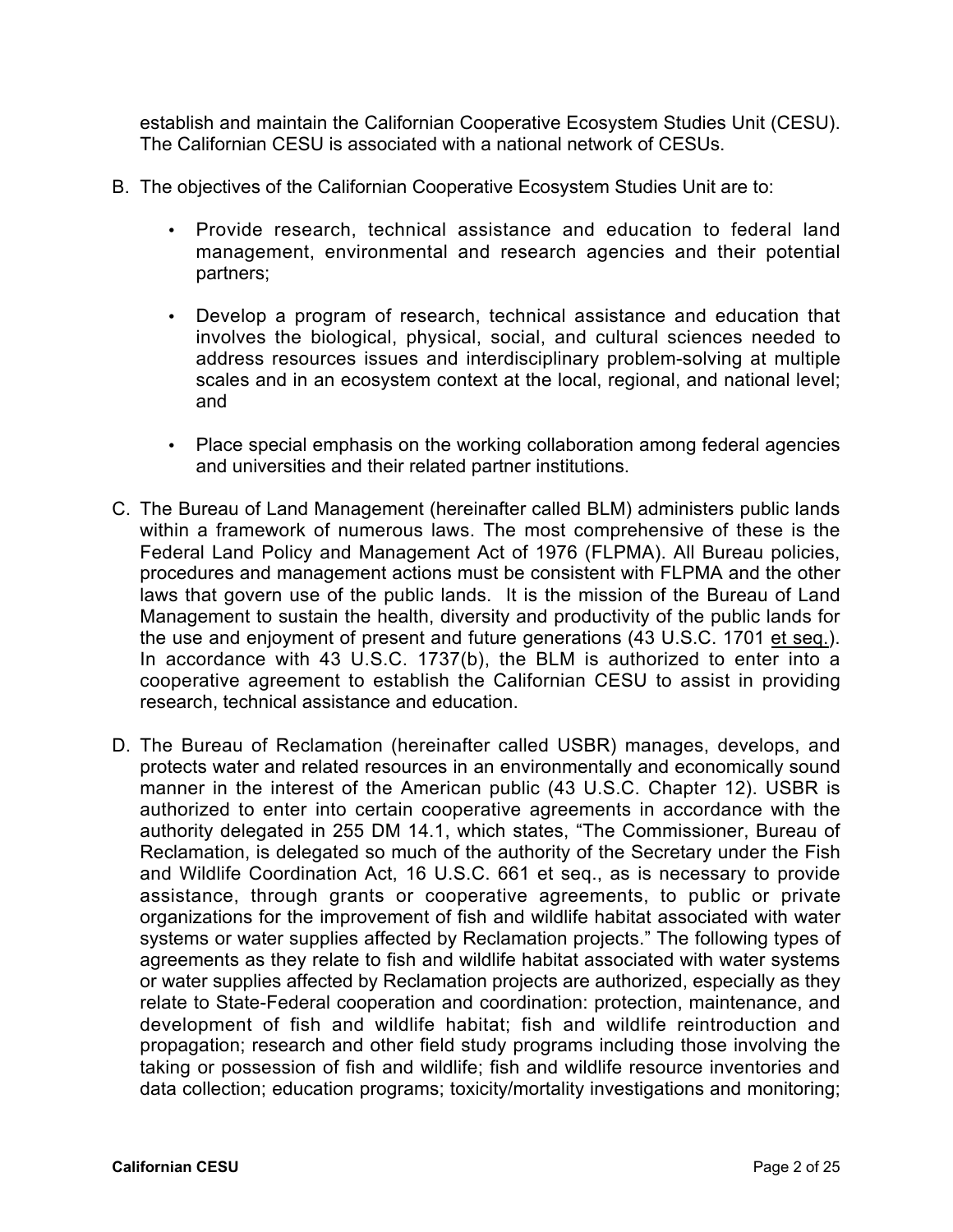animal damage management; endangered and threatened species; habitat preservation; management activities involving fish and wildlife; and disposition of fish and wildlife taken in conjunction with the activities listed herein. In accordance with this authority, the USBR is authorized to enter into a cooperative agreement to establish the Californian CESU to assist in providing research, technical assistance and education.

- E. The U.S. Geological Survey–Biological Resources Division (hereinafter called BRD) works with others to provide scientific understanding and technologies needed to support the sound management and conservation of our Nation's biological resources (Secretarial Order No. 3202). In accordance with 16 U.S.C.1a-2j, 16 U.S.C. 5933 and Secretarial Order No. 3202, the BRD is authorized to enter into a cooperative agreement to establish the Californian CESU to assist in providing research, technical assistance and education.
- F. The National Park Service (hereinafter called NPS) is responsible for the management of areas in the National Park System to conserve the scenery, the natural and historic objects, and the wildlife therein and to provide for the enjoyment of the same in such a manner and by such means as will leave them unimpaired for the enjoyment of future generations (16 U.S.C. 1 et seq.). In accordance with 16 U.S.C.1a-2j and 16 U.S.C. 5933, the NPS is authorized to enter into a cooperative agreement to establish the Californian CESU to assist in providing research, technical assistance and education.
- G. The U.S.D.A. Forest Service (hereinafter called USDA FS) mission is to achieve quality land management under the sustainable multiple-use management concept to meet the diverse needs of the people (16 U.S.C. 1641-1646). In accordance with 7 U.S.C. 3318 (b) the USDA FS is authorized to enter into a joint venture agreement to establish the Californian CESU to assist in providing research, technical assistance, and education.
- H. Among the National Aeronautics and Space Administration's (hereinafter called NASA) missions is the utilization of aeronautical and space activities for scientific purposes, encompassing research designed to expand knowledge of the Earth, its resources, and the effects of climatic change on the transformation of its ecological systems. In addition, NASA is responsible for the environmental stewardship of the land, water, and wildlife resources under its control. In accordance with Section 203(c) of the National Aeronautics and Space Act of 1958, as amended, 42 U.S.C. 2473(c), NASA is authorized to enter into a cooperative agreement to establish the Californian CESU to assist in providing research, technical assistance and education.
- I. The University of California (hereinafter called Host University) participates in the Californian CESU through its nine campuses (Berkeley, Davis, Irvine, Los Angeles, Merced, Riverside, San Diego, Santa Barbara, Santa Cruz). The University of California, Berkeley is the administrative lead for the Host University. The University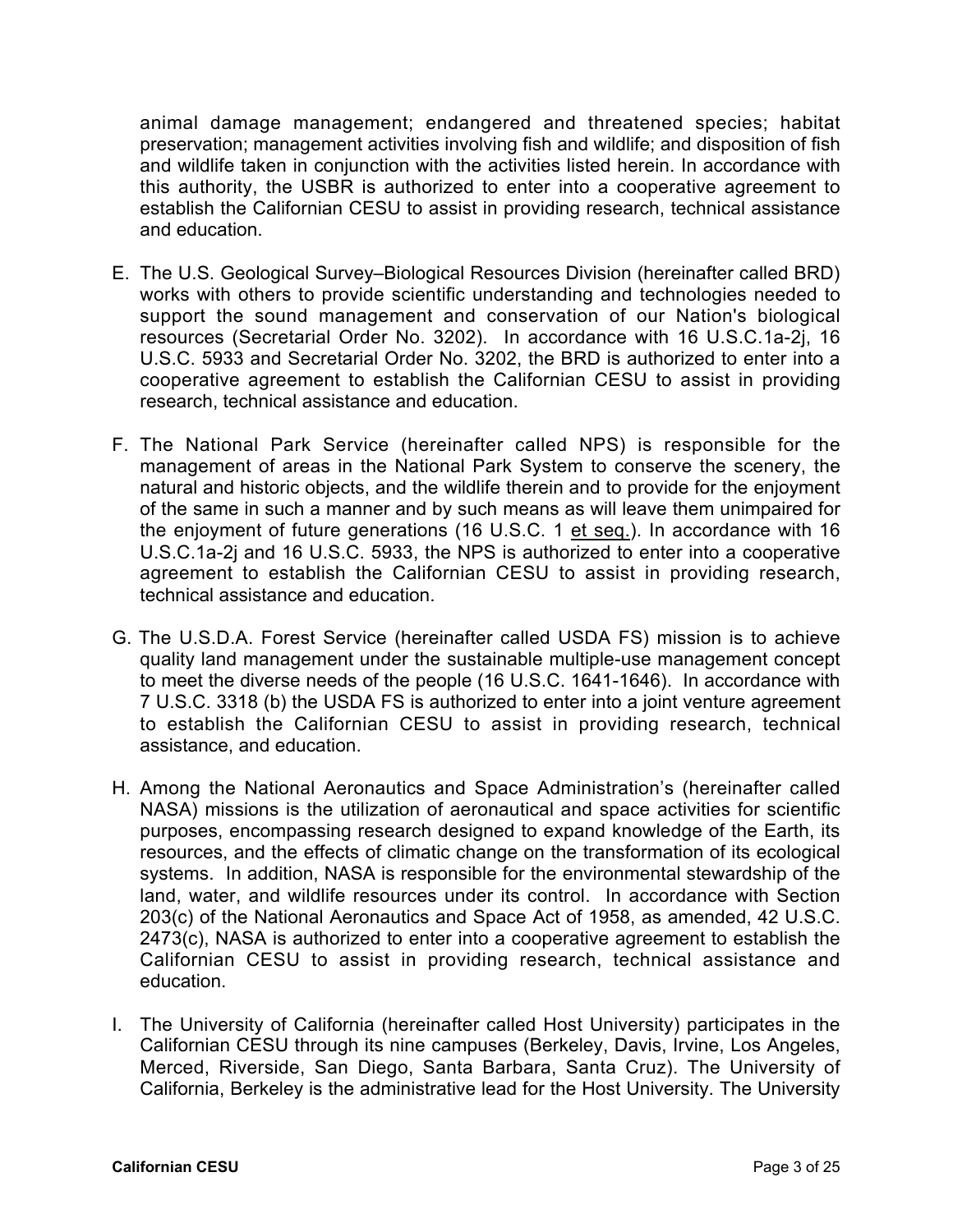of California is an educator of students. Equally important, however, has been the University's role as a problem solver. From its earliest days, the University of California has been the public's resource in addressing the pressing issues and challenges of the day and of the future. The public has rightly expected UC to make a difference through its wealth of knowledge, its resources for analysis and research, and its capacity for innovation. Since its inception in 1868, the University has made a profound difference in the lives of all Californians by providing real world solutions to the state's most pressing needs. As the needs and problems of an increasingly diverse state become more sophisticated and complex, the dedicated men and women of UC continue turning their research into real world solutions.

J. The partner institutions to the Host University include San Francisco State University, California State University, Fresno, and California State University, Los Angeles.

## **ARTICLE II - STATEMENT OF WORK**

- A. Each Federal Agency agrees to:
	- 1. Provide administrative assistance, as appropriate, necessary to execute this agreement and subsequent modifications;
	- 2. Conduct, with the Host University and Partner Institutions, a program of research, technical assistance and education related to the Californian CESU objectives to the extent allowed by each Federal Agencies' authorizing legislation;
	- 3. Provide opportunities for research on federal lands or using federal facilities in cooperation with Federal Agencies, as appropriate, and according to all applicable laws, regulations and Federal Agencies' policies;
	- 4. Provide funds for basic support and salary for participating Host University and Partner Institution faculty, as appropriate;
	- 5. Provide project funds and/or collaboration to support specific research, technical assistance and education projects, as appropriate;
	- 6. Make available managers to serve on the Californian CESU Manager's Committee;
	- 7. Comply with the Host University's and Partner Institutions' rules, regulations, and policies regarding professional conduct, health, safety, use of services and facilities, use of animals, recombinant DNA, infectious agents or radioactive substances, as well as other policies generally applied to Host University and Partner Institution personnel;
	- 8. Ensure its employees follow the Code of Ethics for Government Employees;
	- 9. Allow Federal Agency employees to participate in the activities of the Host University and Partner Institutions, including serving on graduate committees and teaching courses, in accordance with the respective policies of the Host University or Partner Institutions, and as specifically determined in modifications to the agreement; and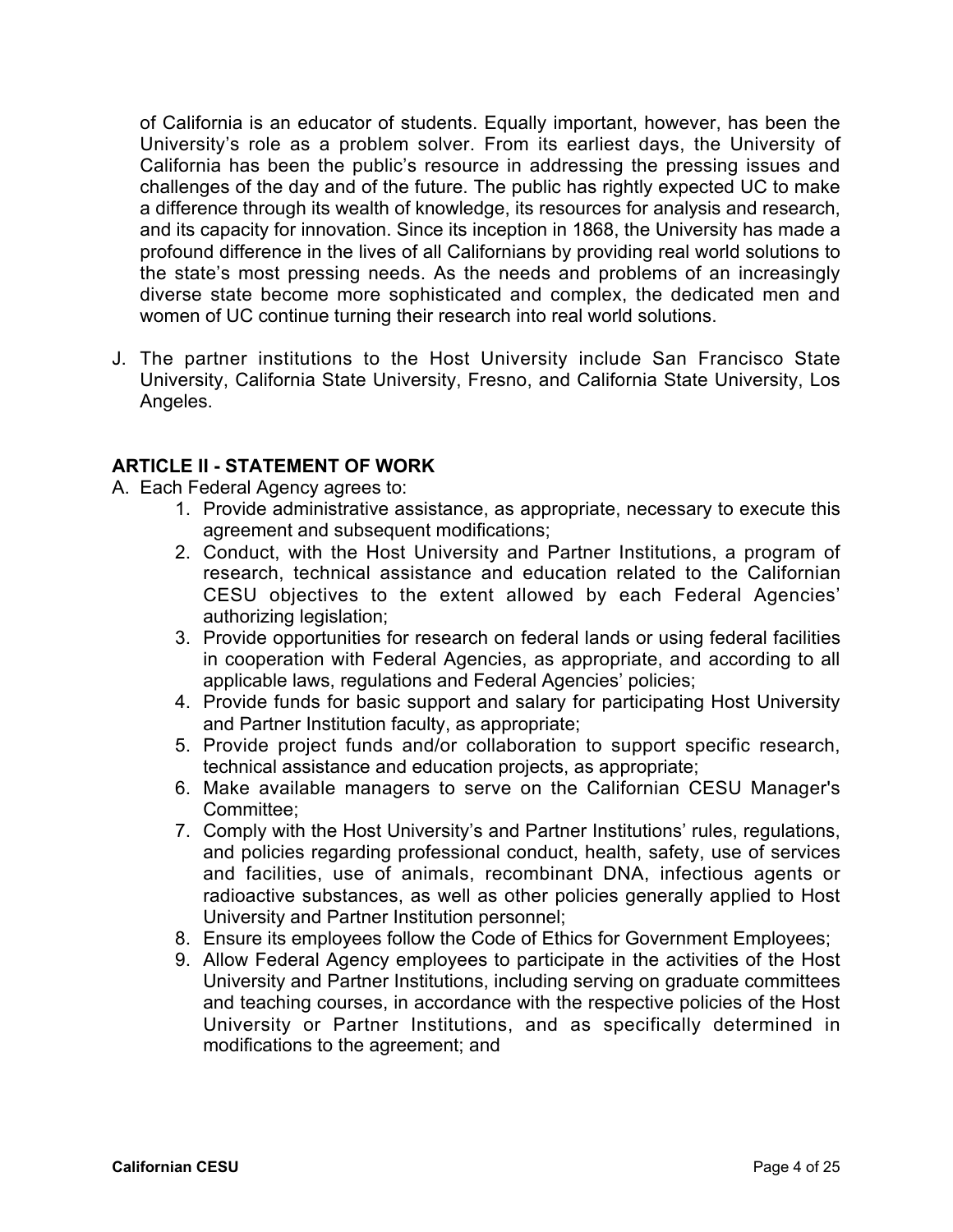- 10.Be individually responsible for their agency's role in administering the agreement, transferring funds, and supervision of agency employees, as appropriate.
- B. The Host University agrees to:
	- 1. Establish, in consultation with the Federal Agencies and Partner Institutions, the Californian CESU;
	- 2. Conduct, with participating Federal Agencies and Partner Institutions, a program of research, technical assistance and education related to the Californian CESU objectives;
	- 3. Allow and encourage faculty to engage in participating Federal Agencies' research, technical assistance and education activities related to the Californian CESU objectives, as appropriate;
	- 4. Provide basic administrative and clerical support as appropriate;
	- 5. Provide access for Federal Californian CESU staff to campus facilities, including library, laboratories, computer facilities on the same basis or costs as other faculty members of the Host University to the maximum extent allowable under state laws and regulations;
	- 6. Provide suitable office space, furniture and laboratory space, utilities, computer network access and basic telephone service for Federal Agencies' personnel to be located at the Host University, as appropriate;
	- 7. Offer educational and training opportunities to participating Federal Agency employees, in accordance with the respective policies of the Federal Agencies and the Host University;
	- 8. Encourage its students to participate in the activities of the Californian CESU;
	- 9. Coordinate activities, as appropriate, with the Partner Institutions and develop administrative policies for such coordination; and
	- 10.Establish a Californian CESU Manager's Committee and convene a meeting of this committee, at least annually, to provide advice and guidance, review of the annual work and multi-year strategic plans, and assist in evaluating the Californian CESU.
- C. Each Partner Institution agrees to:
	- 1. Conduct, with participating Federal Agencies and the Host University, a program of research, technical assistance, and education related to the Californian CESU objectives and allow and encourage faculty to participate in the program as appropriate;
	- 2. Offer educational and training opportunities to participating Federal Agency employees, as appropriate; and
	- 3. Encourage students and employees to participate in the activities of the Californian CESU.
- D. All Federal Agencies, the Host University and Partner Institutions agree to:
	- 1. Establish and maintain the Californian CESU closely following the CESU Introduction (June 2001), adapting key elements to local and regional needs, as appropriate;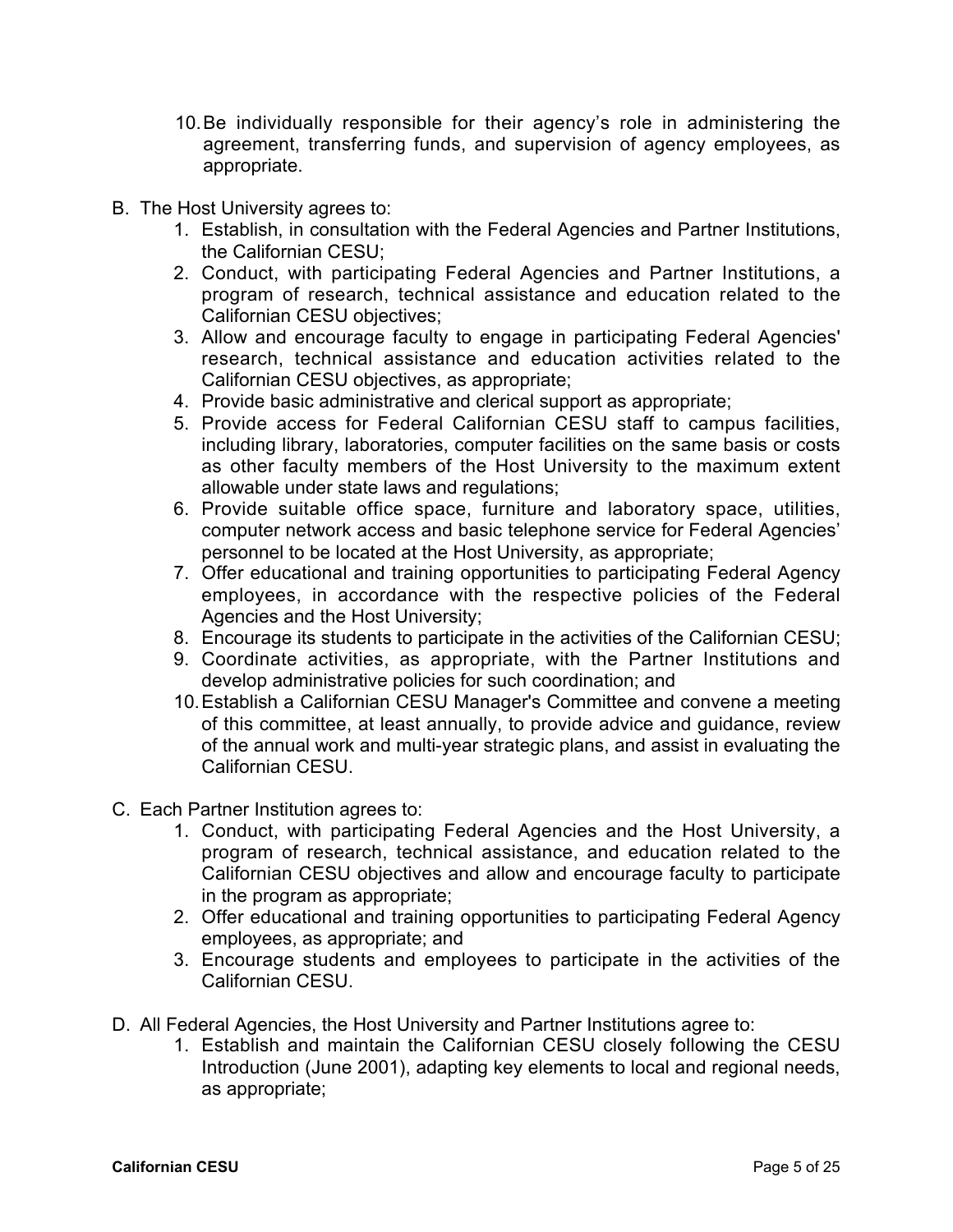- 2. Develop and adopt a Californian CESU role and mission statement;
- 3. Develop a multi-year strategic plan;
- 4. Make modifications, as appropriate, to this agreement that individually include a specific "scope of work" statement and a brief explanation of the following:
	- (a) the proposed work and what is being modified in the agreement;
	- (b) the project contribution to the objectives of the CESU;
	- (c) the methodology of the project;
	- (d) the substantial involvement of each party;
	- (e) the project budget and schedule;
	- (f) the specific deliverables;
- 5. Coordinate in obtaining all necessary state, federal, and tribal permits and/or permissions from private landowners in order to conduct projects occurring under this agreement;
- 6. Follow OMB Circulars A-21, A-87, A-102, A-110, A-122, and A-133, as appropriate, and specifically 43 CFR Part 12 (Department of the Interior), 7 CFR Parts 3015-3052 (Department of Agriculture), and 14 CFR Part 1260 (National Aeronautics and Space Administration).

#### **ARTICLE III – TERM OF AGREEMENT**

- A. This agreement shall continue for a period of five (5) years from the effective date of execution. The effective date of this agreement shall be determined from the date of the last signature.
- B. The expiration of this agreement will not affect the validity or duration of projects which have been initiated under this agreement prior to such expiration.
- C. By mutual consent and at the end of this agreement, a new agreement, for a separate and distinct five (5) year period, can be entered into to continue the activities of the Californian CESU.
- D. For the purposes of this agreement, amendments are changes (edits, deletions, or additions) to the agreement that do not involve the transfer of funds. Amendments may be proposed by any of the Federal Agencies, the Host University or by the Host University on behalf of any of the Partner Institutions. Amendments shall be in writing, signed and agreed to by all signatories to this agreement, except in cases described in Article III. D. 1.
	- 1. For amendments whose sole purpose is to add a Partner Institution and/or Federal Agency to this agreement, each Partner Institution and Federal Agency currently participating in this agreement will have forty-five (45) days from receipt of the amendment to either sign the amendment or object in writing to the Host University. If a Partner Institution or Federal Agency has not responded after forty-five (45) days from receipt of the amendment, its signature will not be required to make the amendment effective. The Partner Institution and/or Federal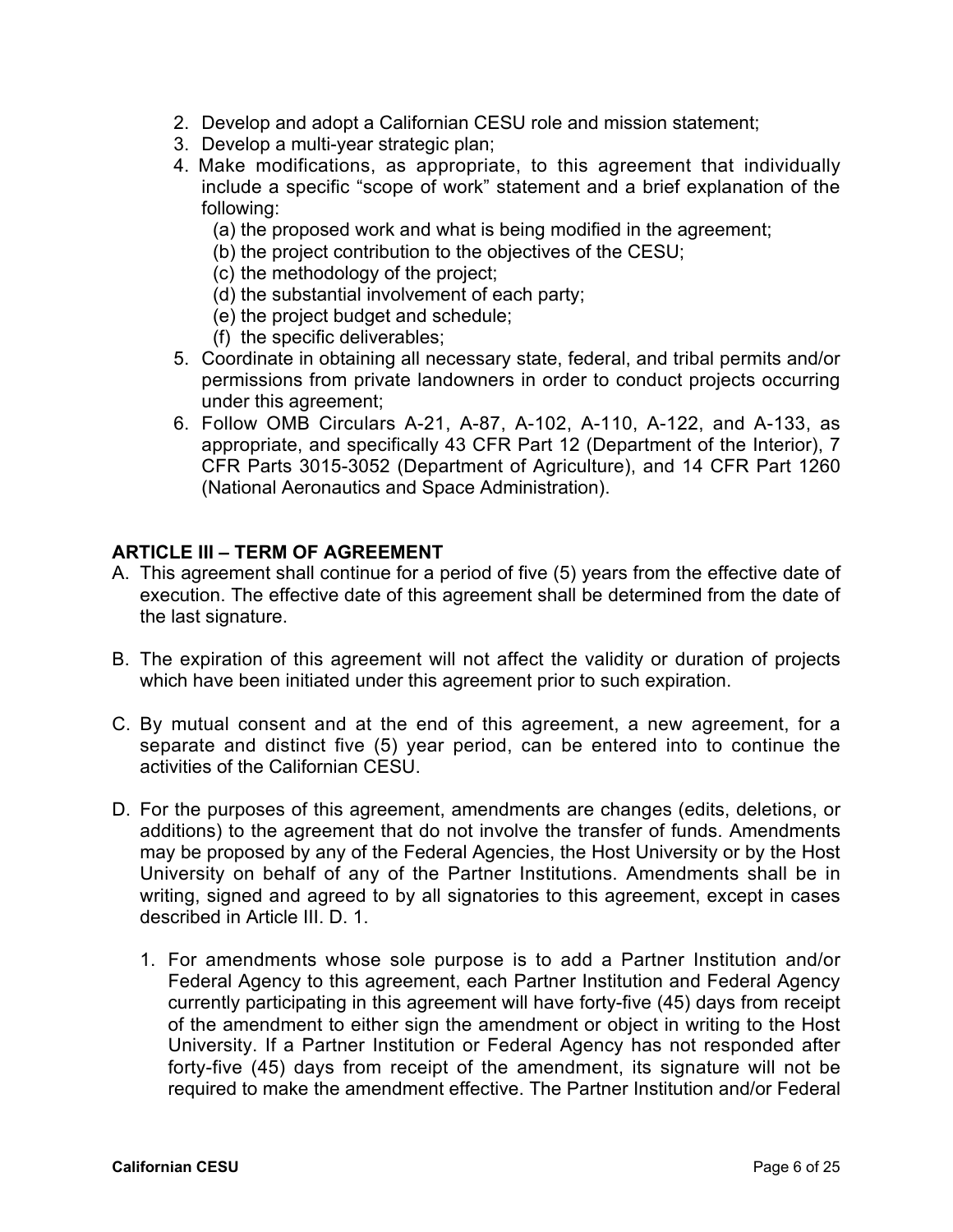Agency being added to the agreement and the Host University shall sign the amendment.

- E. For the purposes of this agreement, modifications are specific two-party agreements between one of the Federal Agencies and the Host University and/or a Partner Institution in support of the goals of this broad agreement. Modifications will be issued by a Federal Agency, will transfer funds to support the statement of work, and will conform to each Federal Agency's respective procedures.
- F. A separate interagency agreement is required to facilitate transfer of funds from one federal agency to another federal agency.

### **ARTICLE IV - KEY OFFICIALS**

- A. The technical representatives for the Federal Agencies are as follows:
	- 1. Bureau of Land Management Edward Lorentzen Bureau of Land Management California State Office 2800 Cottage Way, Room W-1834 Sacramento, CA 95825-1886 Phone: 916-978-4646 Edward Lorentzen@ca.blm.gov
	- 2. Bureau of Reclamation George Matanga, Ph.D. Hydraulic Engineer U.S. Bureau of Reclamation, MP-700 2800 Cottage Way Sacramento, CA 95825 Phone: 916-978-5084 Fax: 916-978-5094 gmatanga@mp.usbr.gov
	- 3. U.S. Geological Survey-Biological Resources Division Steven E. Schwarzbach, Research Manager USGS Western Ecological Research Center 7801 Folsom Boulevard, Suite 101 Sacramento, CA 95826 Phone: 916-379-3745 Fax: 916-379-3765 steven\_schwarzbach@usgs.gov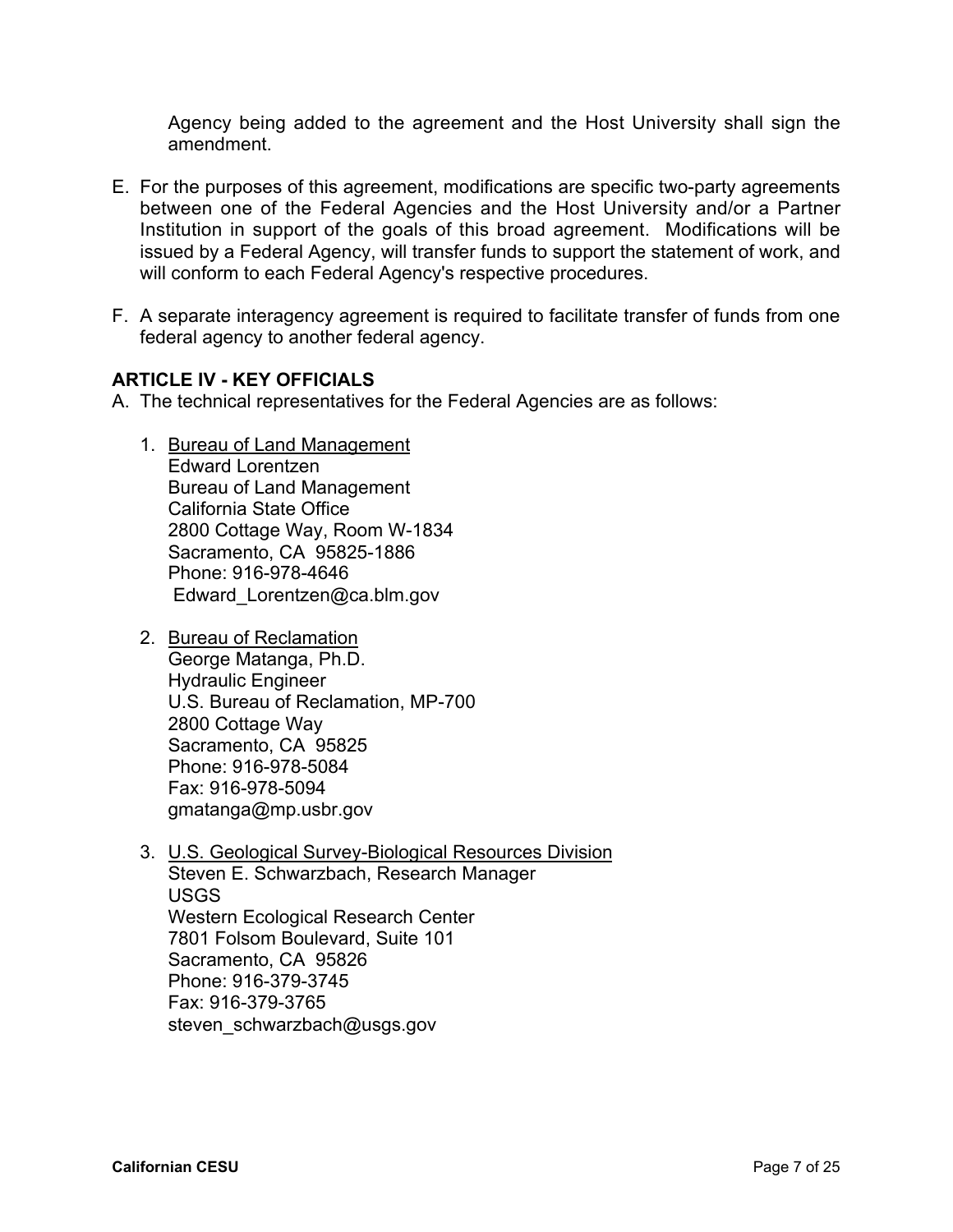4. National Park Service

James Shevock Associate Regional Director, Resources, Partnerships and Science National Park Service Pacific West Region 111 Jackson Street, Suite 700 Oakland, CA 94701 Phone: 510-817-1321 Fax: 510-817-1485 Jim\_Shevock@nps.gov

5. USDA Forest Service Carol DeMuth, Assistant Director Operations, Research Planning and Applications Pacific Southwest Research Station P.O. Box 245 Berkeley, CA 94701 Phone: 510-559-6315 Fax: 510-559-6440 cdemuth@fs.fed.us

- 6. National Aeronautics and Space Administration Sandra M. Olliges Environmental Manager NASA Ames Research Center Moffett Field, CA 94035 Phone: 650-604-3355 Fax: 650-604-0680 Sandra.M.Olliges@nasa.gov
- B. The technical representatives for the Host University are: Barbara Allen-Diaz Executive Associate Dean College of Natural Resources, Dean's Office 101 Giannini Hall, University of California

Berkeley, CA 94720-3100 Phone: 510-642-7171 Fax: 510-642-4612 ballen@nature.berkeley.edu

David Garcia Senior Research Administrator UC Berkeley Sponsored Projects 336 Sproul Hall, Mail Code 5940 University of California, Berkeley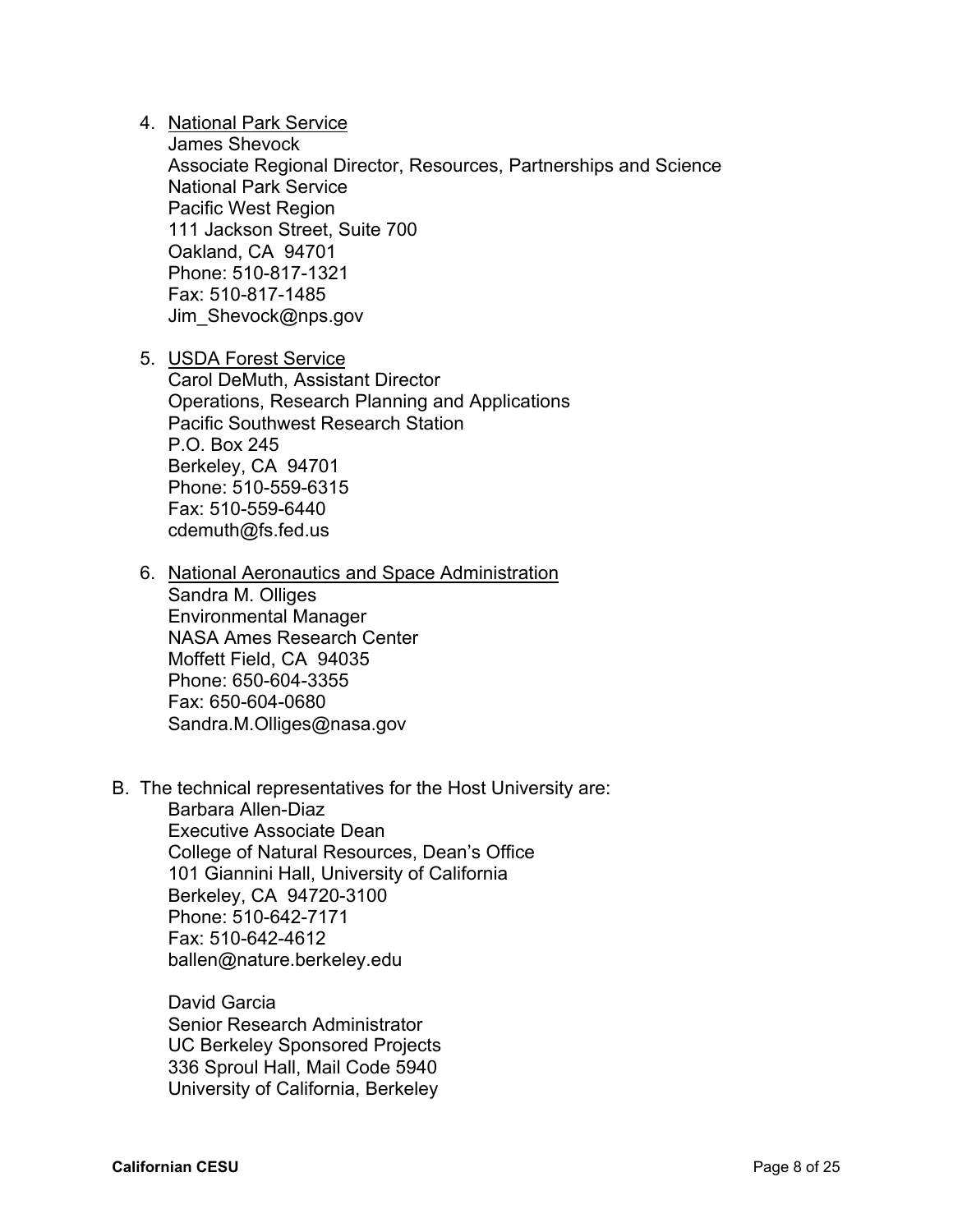Berkeley, CA 94720-5940 Phone: 510-643-3391 Fax: 510-642-8236 dgarcia@uclink.berkeley.edu

- C. The technical representatives for the Partner Institutions are:
	- 1. San Francisco State University Gretchen LeBuhn Assistant Professor, Department of Biology San Francisco State University 1600 Holloway Avenue San Francisco, CA 94132 Phone: 415-405-0729 Fax: 415-405-0729 lebuhn@sfsu.edu
	- 2. California State University, Fresno David Grubbs, Ph.D. Professor of Biology and Associate Dean College of Science and Mathematics 2555 E. San Ramon Avenue SB#90 California State University Fresno, CA 93740-8034 Phone: 559-278-3936 Fax: 559-278-7139 davidgr@csufresno.edu

C. John Suen, Ph.D. Chair, Earth and Environmental Science 2345 E. San Ramon Avenue MH#24 California State University Fresno, CA 93740-8034 Phone: 559-278-3086 Fax: 559-278-5980 johns@csufresno.edu

3. California State University, Los Angeles Dr. Carlos Robles, Director CEA-CREST (Center for Environmental Analysis-Centers for Research Excellence in Science and Technology) California State University at Los Angeles Los Angeles, CA 90032-8201 Phone: 323-343-2067 Fax: 323-343-5795 crobles@CalStateLA.edu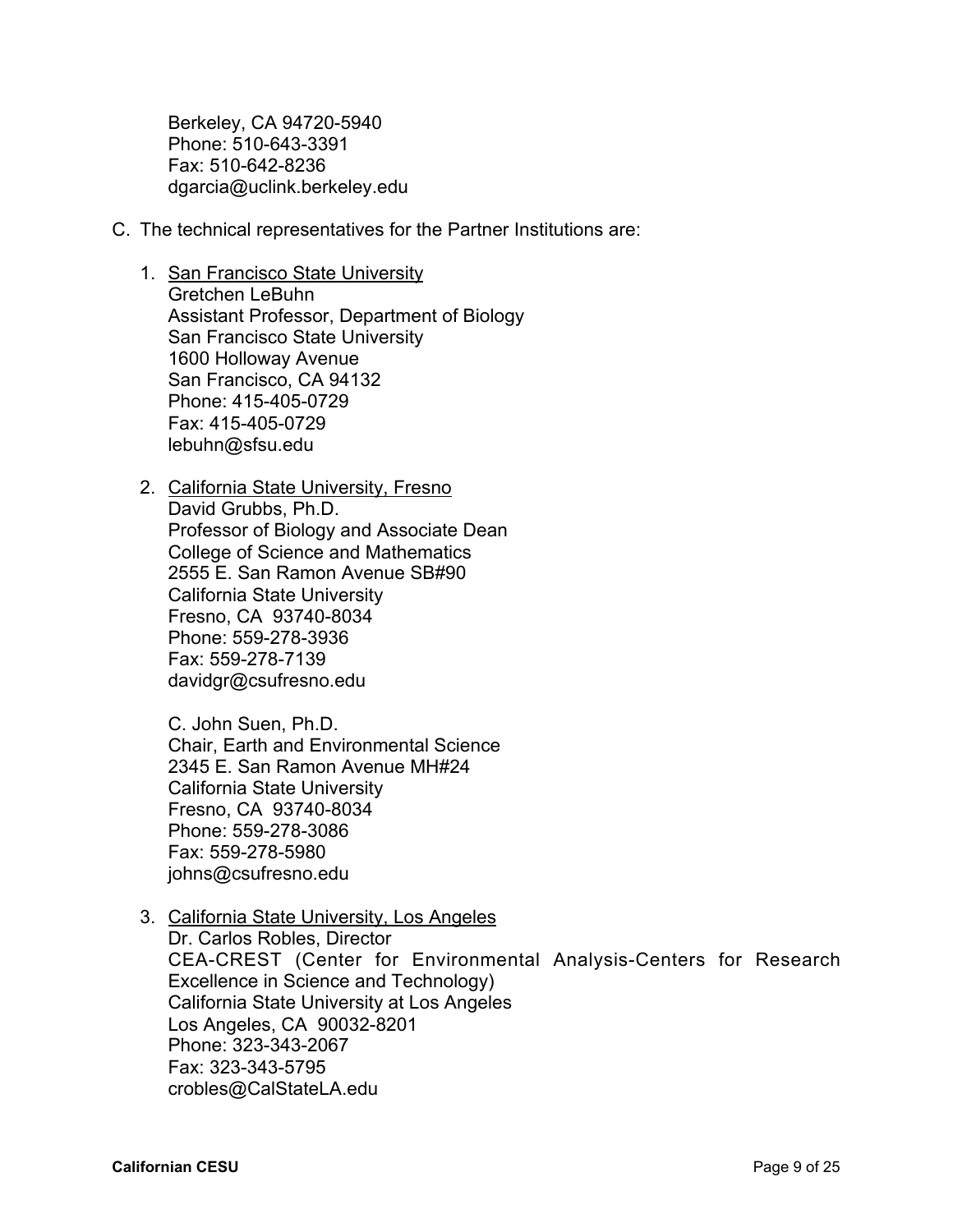## **ARTICLE V – AWARD**

- A. Award under this agreement is as specified in the incorporated proposal and budget (Article XI 1. and 2.).
- B. Upon signature of all parties and upon satisfactory submission of a budget and related documentation from the Host University, the Federal Agencies will obligate funds as follows:

#### Bureau of Land Management

\$10,000 is awarded to the Host University to carry out this agreement.

Bureau of Reclamation

\$10,000 is awarded to the Host University to carry out this agreement.

U.S. Geological Survey–Biological Resources Division \$10,000 is awarded to the Host University to carry out this agreement.

National Park Service

\$10,000 is awarded to the Host University to carry out this agreement.

USDA Forest Service

\$10,000 is awarded to the Host University to carry out this agreement.

National Aeronautics and Space Administration

\$10,000 is awarded to the Host University to carry out this agreement.

- C. Payments will be made by the Federal Agencies for work in accordance with OMB Circulars A-21, A-110, A-87, A-102, A-122, A-133, and specifically, 43 CFR Part 12 (Department of the Interior), 7 CFR Parts 3015-3052 (Department of Agriculture), and 14 CFR Part 1260 (National Aeronautics and Space Administration).
- D. A 15% indirect cost rate will be paid on work covered by the agreement and all its modifications. An exception is that the USDA FS cannot reimburse "state cooperative institutions" for indirect costs, pursuant to 7 USC 3103(16) and 7 USC 3319. Indirect costs may be used to satisfy USDA FS cost-sharing requirements of 20% of total project costs.

No indirect cost will be charged by the Host University for funds transferred directly from a participating Federal Agency to a Partner Institution via a modification to the agreement.

E. Award of additional funds or in-kind resources will be made through modifications to the agreement subject to the rules, regulations, and policies of the individual Federal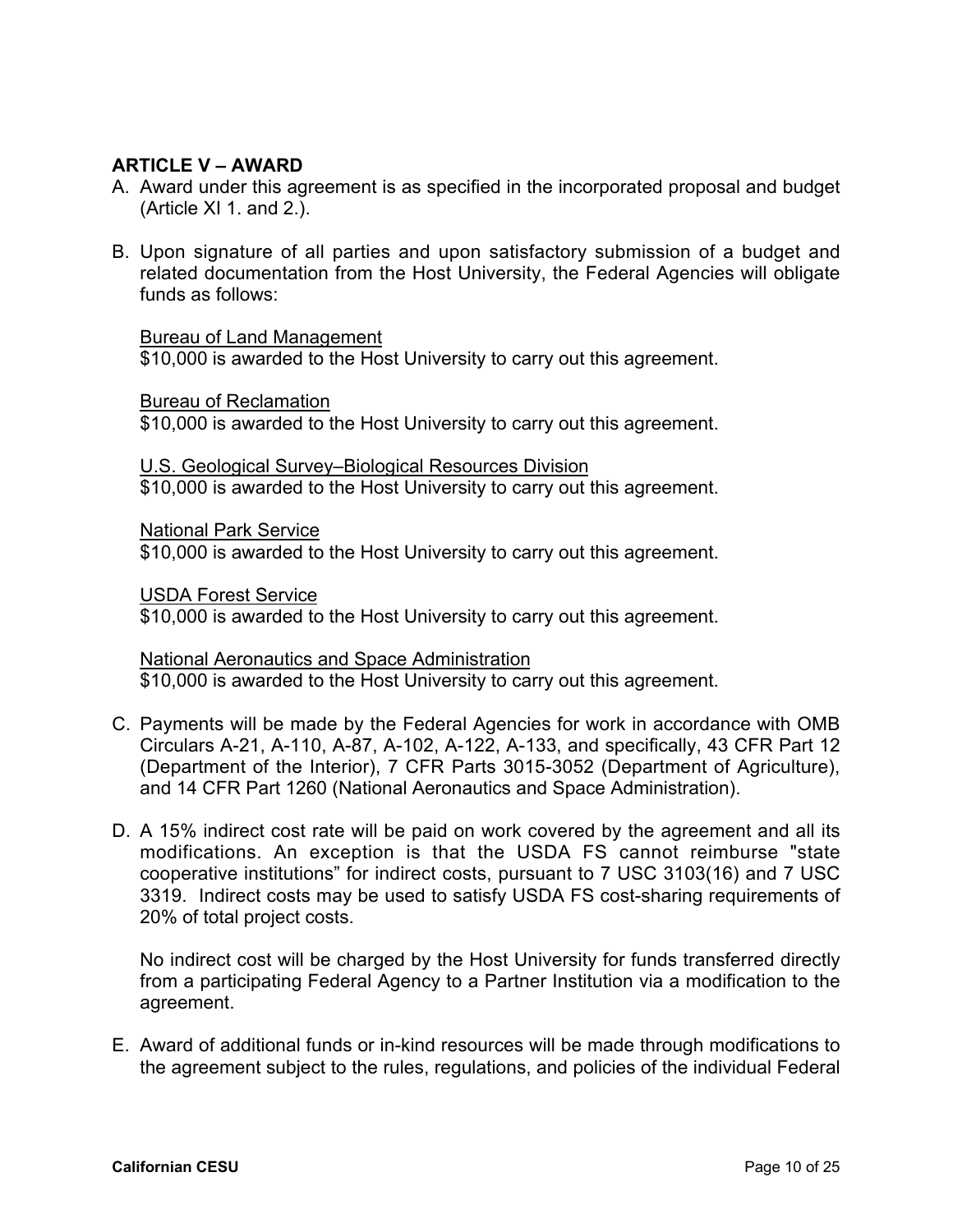Agency proposing the modification. Copies of all modifications to the agreement shall be kept on file with the Host University.

F. Nothing herein shall be construed as obligating the Federal Agencies to expend, or as involving the Federal Agencies in any contract or other obligation for the future payment of money, in excess of appropriations authorized by law and administratively allocated for specific work.

### **ARTICLE VI - PRIOR APPROVAL**

Prior approvals are in accordance with OMB Circulars A-110 or A-102, specifically 43 CFR Part 12 (Department of the Interior), 7 CFR Parts 3015-3052 (Department of Agriculture), and 14 CFR Part 1260 (National Aeronautics and Space Administration).

## **ARTICLE VII - REPORTS AND/OR DELIVERABLES**

- A. OMB Circulars A-110 or A-102, specifically 43 CFR Part 12 (Department of the Interior), 7 CFR Parts 3015-3052 (Department of Agriculture), and 14 CFR Part 1260 (National Aeronautics and Space Administration) establish uniform reporting procedures for financial and technical reporting.
- B. As appropriate, the Host University will convene periodic meetings of Californian CESU Federal Agencies and Partner Institutions for the purpose of collaboration and coordination of CESU activities. The first meeting will be convened within 90 days from the date this agreement is executed. Five (5) copies of the meeting minutes will be delivered to each Federal Agency.
- C. A role and mission statement for the Californian CESU will be prepared, adopted and agreed to by all CESU Federal Agencies, the Host University, and Partner Institutions within 120 days from the date this agreement is executed. Five (5) copies of the adopted mission statement will be delivered to each Federal Agency.
- D. Annual work plans will be developed to guide the specific activities of the Californian CESU and will:
	- 1. Describe the Californian CESU's ongoing and proposed research, technical assistance and education activities;
	- 2. Describe anticipated projects and products; and
	- 3. Identify faculty, staff and students involved in the Californian CESU during the year.

The first annual work plan (for FY2004) will be delivered 120 days from the date this agreement is executed. Five (5) copies of the annual work plan will be delivered to each Federal Agency.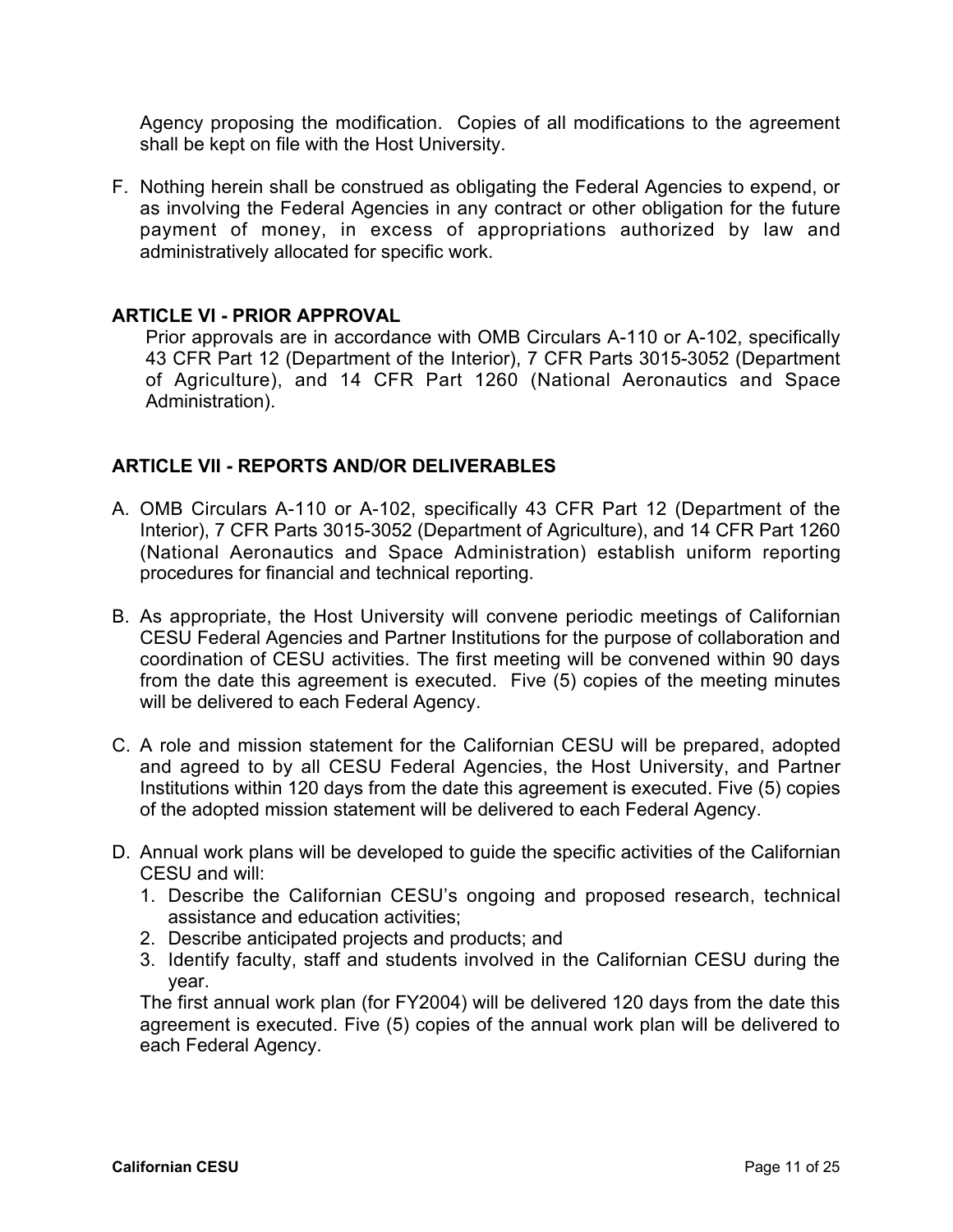E. A multi-year strategic plan will be developed to generally guide the Californian CESU and will be delivered within 12 months from the date this agreement is executed. Five (5) copies of the multi-year strategic plan will be delivered to each Federal Agency.

### **ARTICLE VIII - PROPERTY UTILIZATION AND DISPOSITION**

Property utilization and disposition is in accordance with OMB Circulars A-110 or A-102, specifically 43 CFR Part 12 (Department of the Interior), 7 CFR Parts 3015- 3052 (Department of Agriculture), and 14 CFR Part 1260 (National Aeronautics and Space Administration).

## **ARTICLE IX - TERMINATION**

Termination of this agreement is in accordance with OMB Circulars A-110 or A-102, specifically 43 CFR Part 12 (Department of the Interior), 7 CFR Parts 3015-3052 (Department of Agriculture), and 14 CFR Part 1260 (National Aeronautics and Space Administration). Any party to this agreement may terminate its participation by delivery of thirty (30) days advance written notice to each of the Federal Agencies and the Host University.

## **ARTICLE X – REQUIRED/SPECIAL PROVISIONS**

A. REQUIRED PROVISIONS:

- 1. NON-DISCRIMINATION: All activities pursuant to this agreement and the provisions of Executive Order 11246; shall be in compliance with requirements of Title VI of the Civil Rights Act of 1964 (78 Stat. 252 42 U.S.C. § 2000d et seq.); Title V, Section 504 of the Rehabilitation Act of 1973 (87 Stat. 394; 29 U.S.C. § 794); the Age Discrimination Act of 1975 (89 Stat. 728; 42 U.S.C. § 6101 et seq.); and with all other Federal laws and regulations prohibiting discrimination on grounds of race, color, national origin, handicap, religious or sex in providing of facilities and service to the public.
- 2. CONSISTENCY WITH PUBLIC LAWS: Nothing herein contained shall be deemed to be inconsistent with or contrary to the purpose of or intent of any Act of Congress establishing, affecting, or relating to the agreement.
- 3. APPROPRIATIONS (Anti-Deficiency Act, 31 U.S.C. 1341): Nothing herein contained in this agreement shall be construed as binding the Federal Agencies to expend in any one fiscal year any sum in excess of appropriations made by Congress, for the purposes of this agreement for that fiscal year, or other obligation for the further expenditure of money in excess of such appropriations.
- 4. OFFICIALS NOT TO BENEFIT: No Member of, Delegate to, Resident Commissioner in, Congress shall be admitted to any share or part of this agreement or to any benefit to arise therefrom.
- 5. LOBBYING PROHIBITION: The parties will abide by the provisions of 18 U.S.C. 1913 (Lobbying with Appropriated Moneys), which states: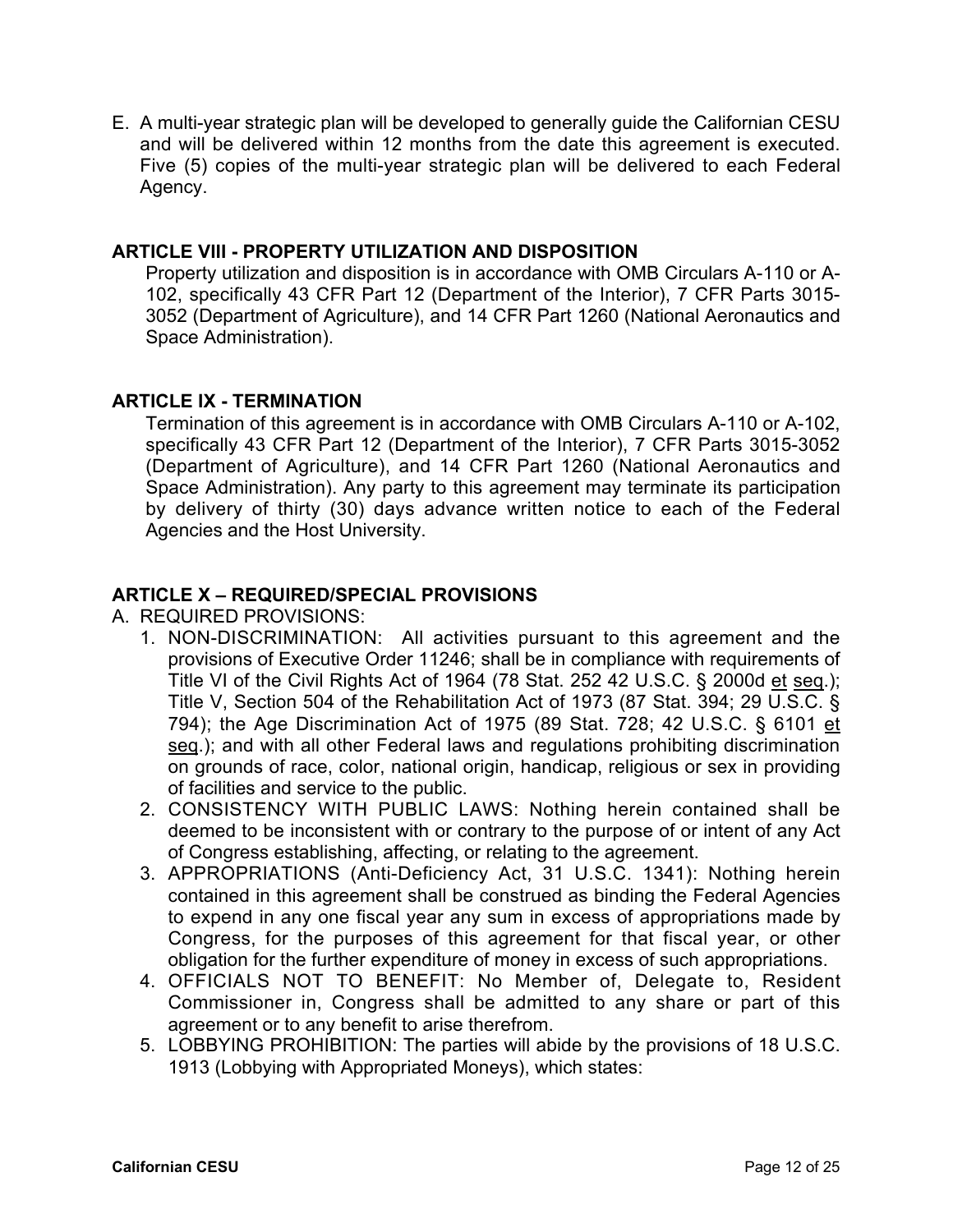No part of the money appropriated by any enactment of Congress shall, in the absence of express authorization by Congress, be used directly or indirectly to pay for any personal service, advertisement, telegram, telephone, letter, printed or written matter, or other device, intended or designed to influence in any manner a Member of Congress, a jurisdiction, or an official of any government, to favor, adopt, or oppose, by vote or otherwise, any legislation, law, ratification, policy, or appropriation, whether before or after the introduction of any bill, measure, or resolution proposing such legislation, law, ratification, policy, or appropriation; but this shall not prevent officers or employees of the United States or of its departments or agencies from communicating to any such Member or official, at his request, or to Congress or such official, through the proper official channels, requests for any legislation, law, ratification, policy, or appropriations which they deem necessary for the efficient conduct of the public business, or from making any communication whose prohibition by this section might, in the opinion of the Attorney General, violate the Constitution or interfere with the conduct of foreign policy, counter-intelligence, intelligence, or national security activities.

#### 6. LIABILITY PROVISION:

#### Governmental Parties

The Federal Agencies, Host University and Partner Institutions which are governmental parties, each accept responsibility for any property damage, injury, or death caused by the acts or omissions of their respective employees, acting within the scope of their employment, to the fullest extent permitted by their respective applicable laws, including laws concerning self-insurance.

To the extent work by governmental parties is to be performed through subcontract by non-governmental entities or persons, the governmental party subcontracting work will require that subcontracted entity or person to meet provisions (a), (b), and (c) for non-governmental parties stated below.

#### Non-governmental Parties

Work provided by non-governmental entities or persons, will require that entity or person to:

(a) Have public and employee liability insurance from a responsible company or companies with a minimum limitation of one million dollars (\$1,000,000) per person for any one claim, and an aggregate limitation of three million dollars (\$3,000,000) for any number of claims arising from any one incident. In subsequent modifications, the parties may negotiate different levels of liability coverage, as appropriate. The policies shall name the United States as an additional insured, shall specify that the insured shall have no right of subrogation against the United States for payments of any premiums or deductibles due thereunder, and shall specify that the insurance shall be assumed by, be for the account of, and be at the insured's sole risk; and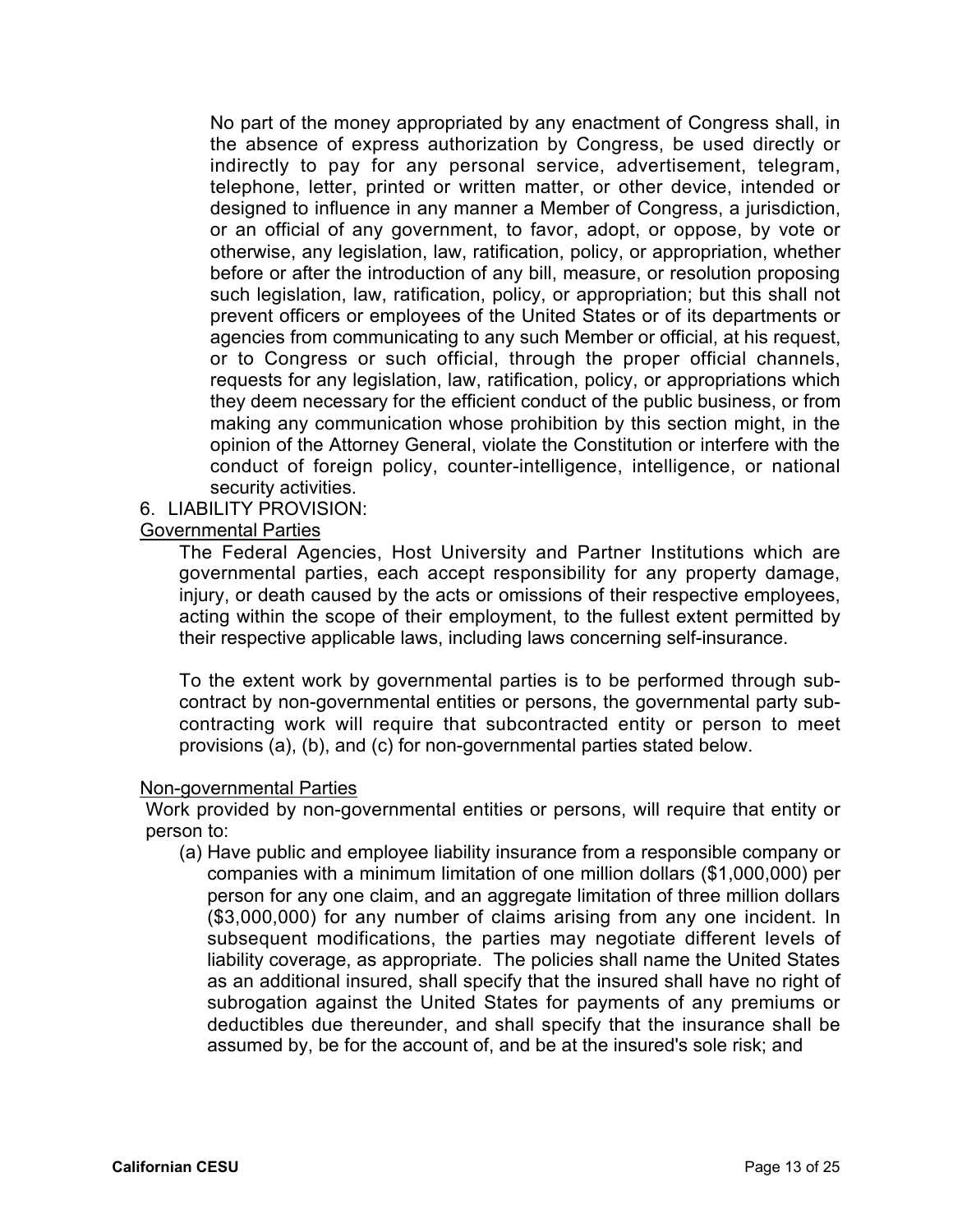- (b) Pay the United States the full value for all damages to the lands or other property of the United States caused by such person or organization, its representatives, or employees; and
- (c) Indemnify, save and hold harmless, and defend the United States against all fines, claims, damages, losses, judgments, and expenses arising out of, or from, any omission or activity of such person or organization, its representatives, or employees.

Non-governmental Partner Institutions shall provide the Federal Agencies confirmation of such insurance coverage, prior to beginning specific work authorized herein and specified in subsequent modifications.

- B. SPECIAL PROVISIONS:
	- 1. Joint publication of results is encouraged; however, no party will publish any results of joint effort without consulting the other. This is not to be construed as applying to popular publication of previously published technical matter. Publication may be joint or independent as may be agreed upon, always giving due credit to the cooperation of participating Federal Agencies, the Host University, and Partner Institutions, and recognizing within proper limits the rights of individuals doing the work. In the case of failure to agree as to the manner of publication or interpretation of results, either party may publish data after due notice (not to exceed 60 days) and submission of the proposed manuscripts to the other. In such instances, the party publishing the data will give due credit to the cooperation but assume full responsibility of any statements on which there is a difference of opinion. Federal agencies reserve the right to issue a disclaimer if such a disclaimer is determined to be appropriate.
	- 2. The results of any cooperative studies may be used in developing theses in partial fulfillment of requirements for advanced degrees and nothing herein shall delay publication of theses.
	- 3. Individual modifications shall include specific plans for data management, sharing, and archiving, as appropriate.

### **ARTICLE XI – DOCUMENTS INCORPORATED BY REFERENCE**

- A. The following are to be incorporated into this agreement:
	- 1. Budget for funds awarded in this agreement (including Application for Federal Assistance, SF424)
	- 2. Californian CESU proposal and addendum
	- 3. DI-2010, Certifications for the Host University regarding debarment, suspension and other responsibility matter, drug-free workplace requirements and lobbying.

### **ARTICLE XII - ATTACHMENTS**

- A. The following are attached:
	- 1. ATTACHMENT 1 Financial Status Report, SF 269A
	- 2. ATTACHMENT 2 Request for Advance or Reimbursement, SF 270
	- 3. ATTACHMENT 3 Federal Cash Transactions Report, SF272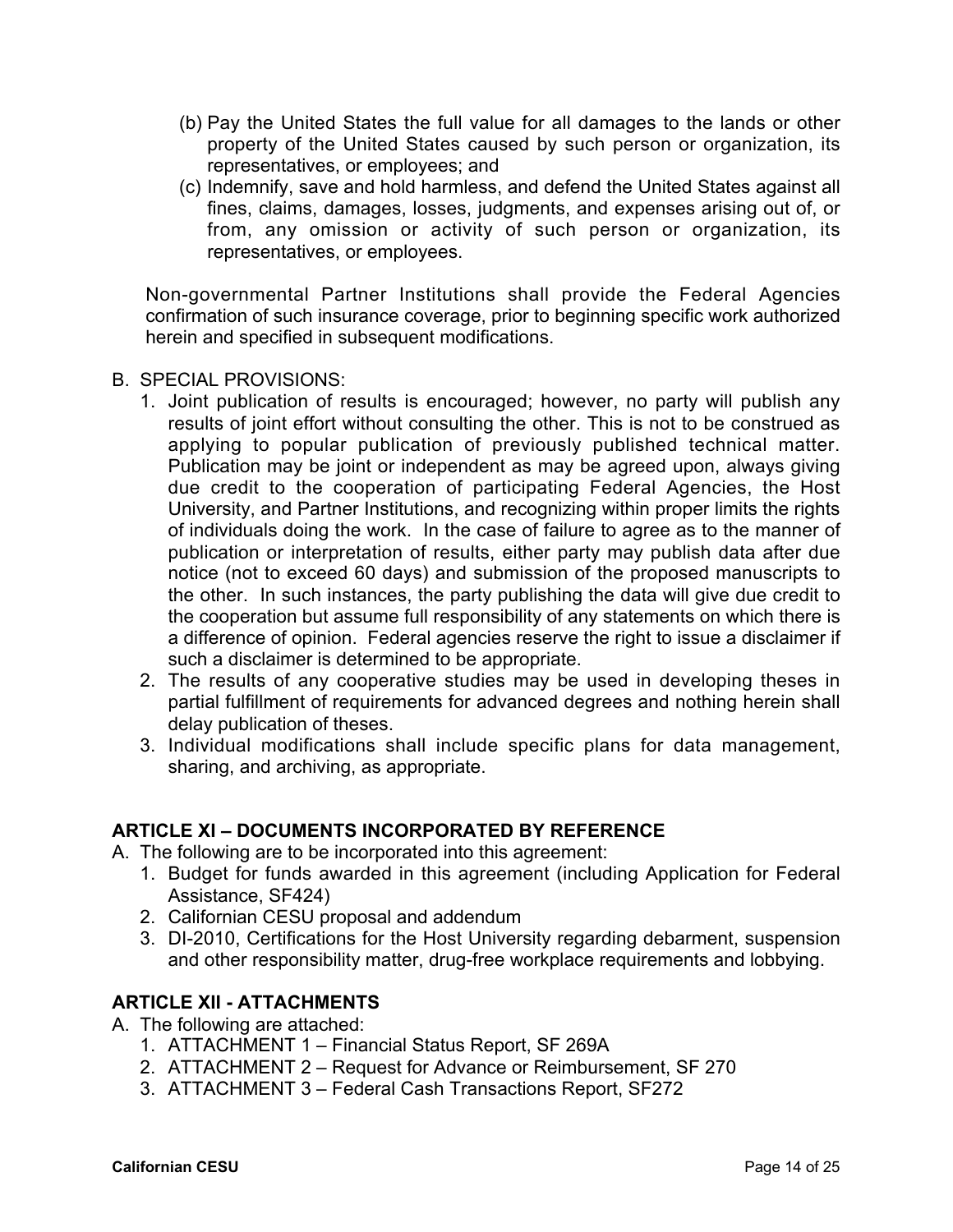- 4. ATTACHMENT 4 ACH Payment, SF3881
- 5. ATTACHMENT 5 Example Modification Template

The following authorizing signatures are attached:

#### U.S. DEPARTMENT OF THE INTERIOR

- A. Bureau of Land Management
- B. Bureau of Reclamation
- C. U.S. Geological Survey Biological Resources Division
- D. National Park Service
- U.S. DEPARTMENT OF AGRICULTURE
- E. USDA Forest Service
- F. NATIONAL AERONAUTICS AND SPACE ADMINISTRATION
- G. UNIVERSITY OF CALIFORNIA
- H. San Francisco State University
- I. California State University, Fresno
- J. California State University, Los Angeles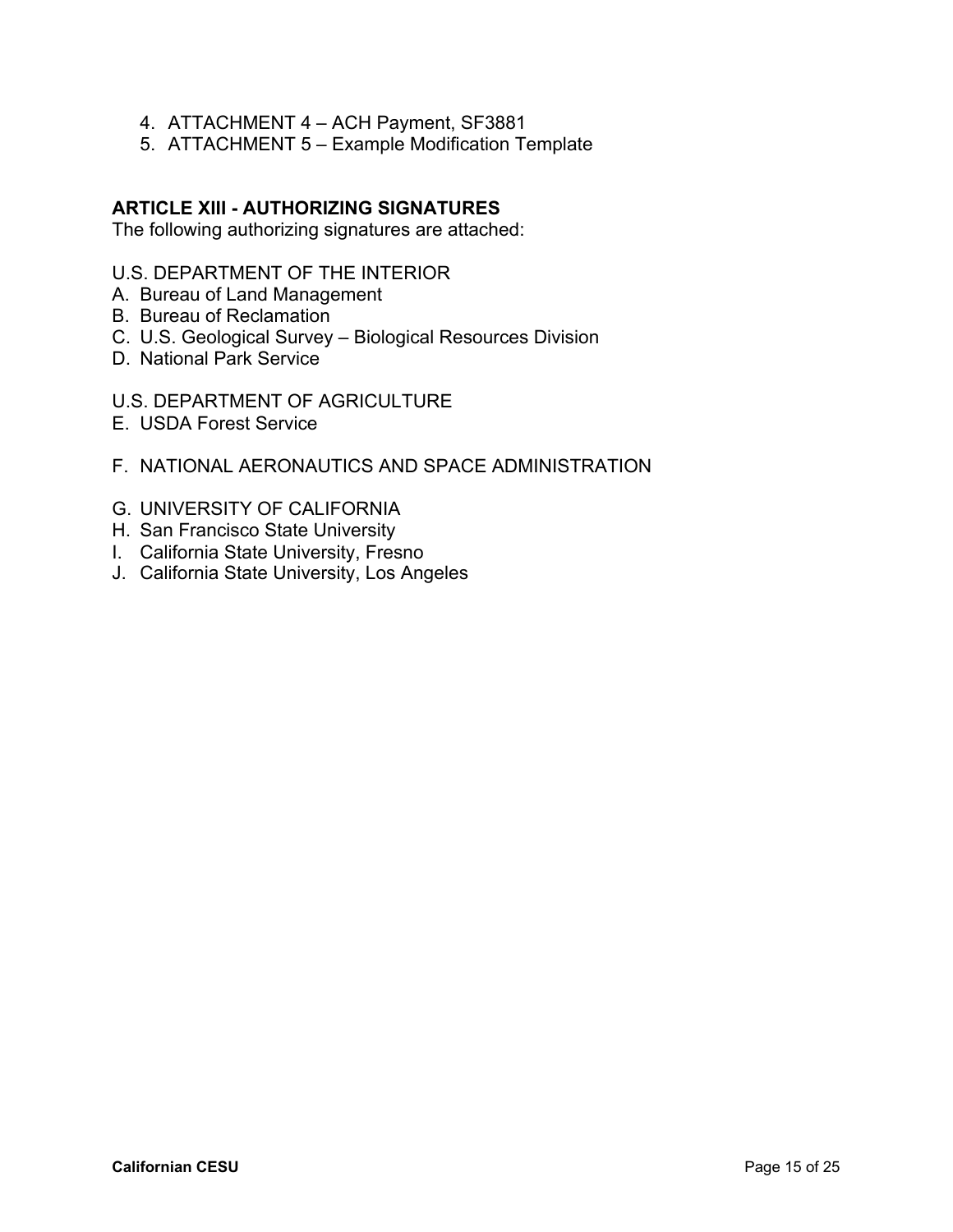# A. Bureau of Land Management

 $\mathcal{O}$ err Julia B. Lang<br>Assistance Officer

03  $\frac{6}{\text{Date}}$ 

ate Director, California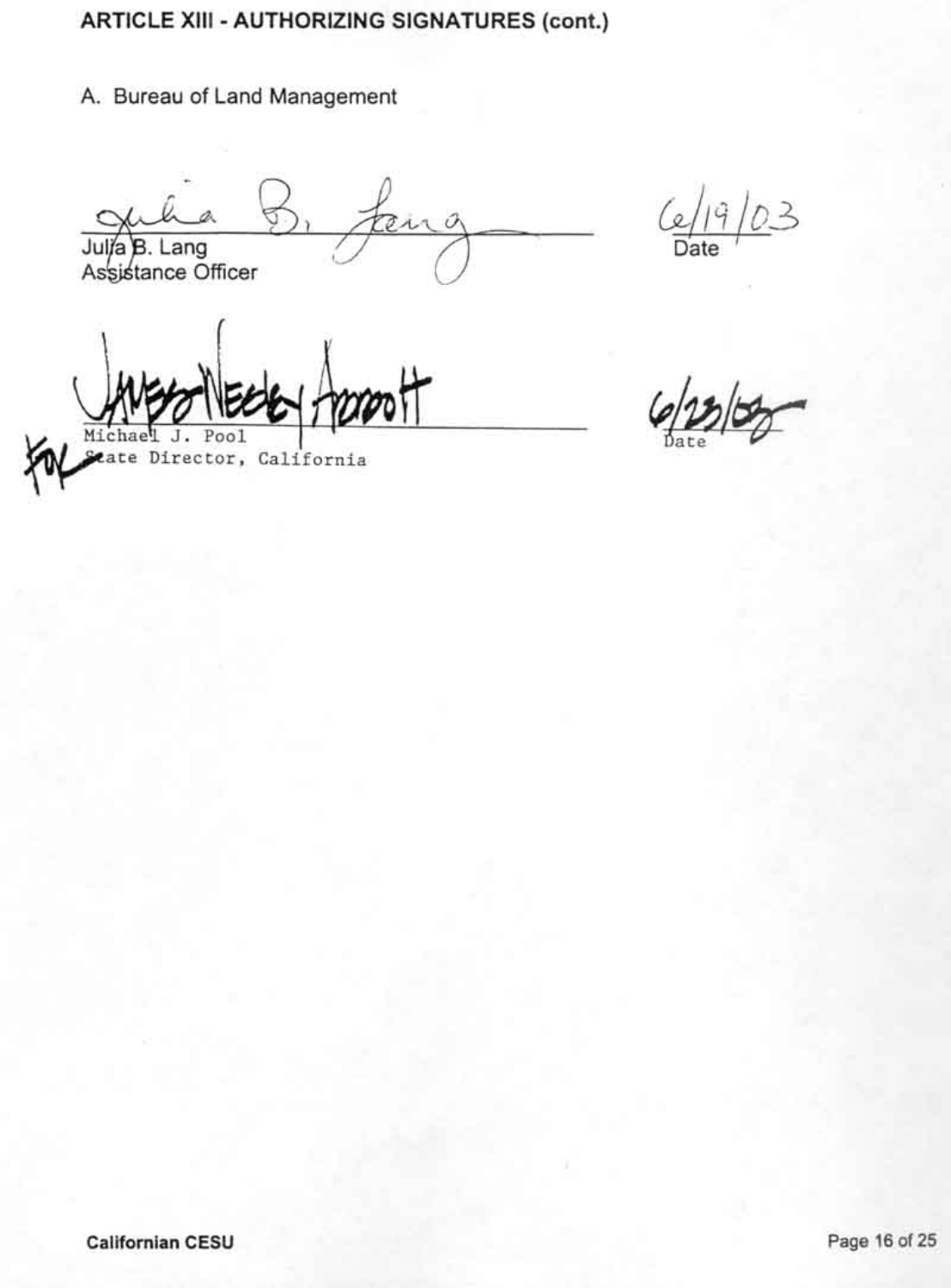B. Bureau of Reclamation

 $2\n *l*\n *curve*$ 

Kirk C. Rodgers<br>Regional Director

 $\frac{1}{3}$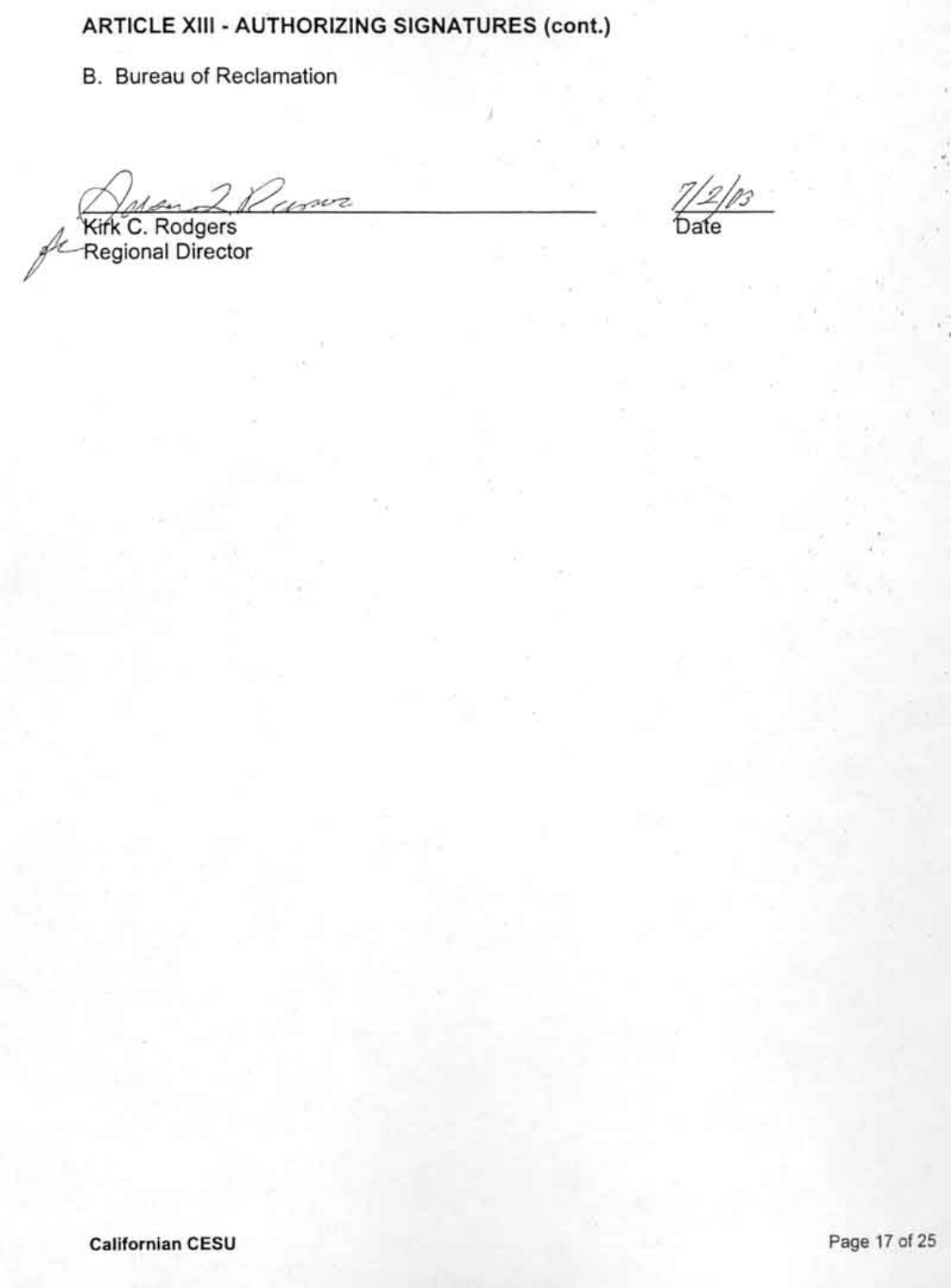C. U.S. Geological Survey - Biological Resources Division

Pansy R Yeatts Them by Breder

 $\frac{\alpha}{\text{Date}}/33/3$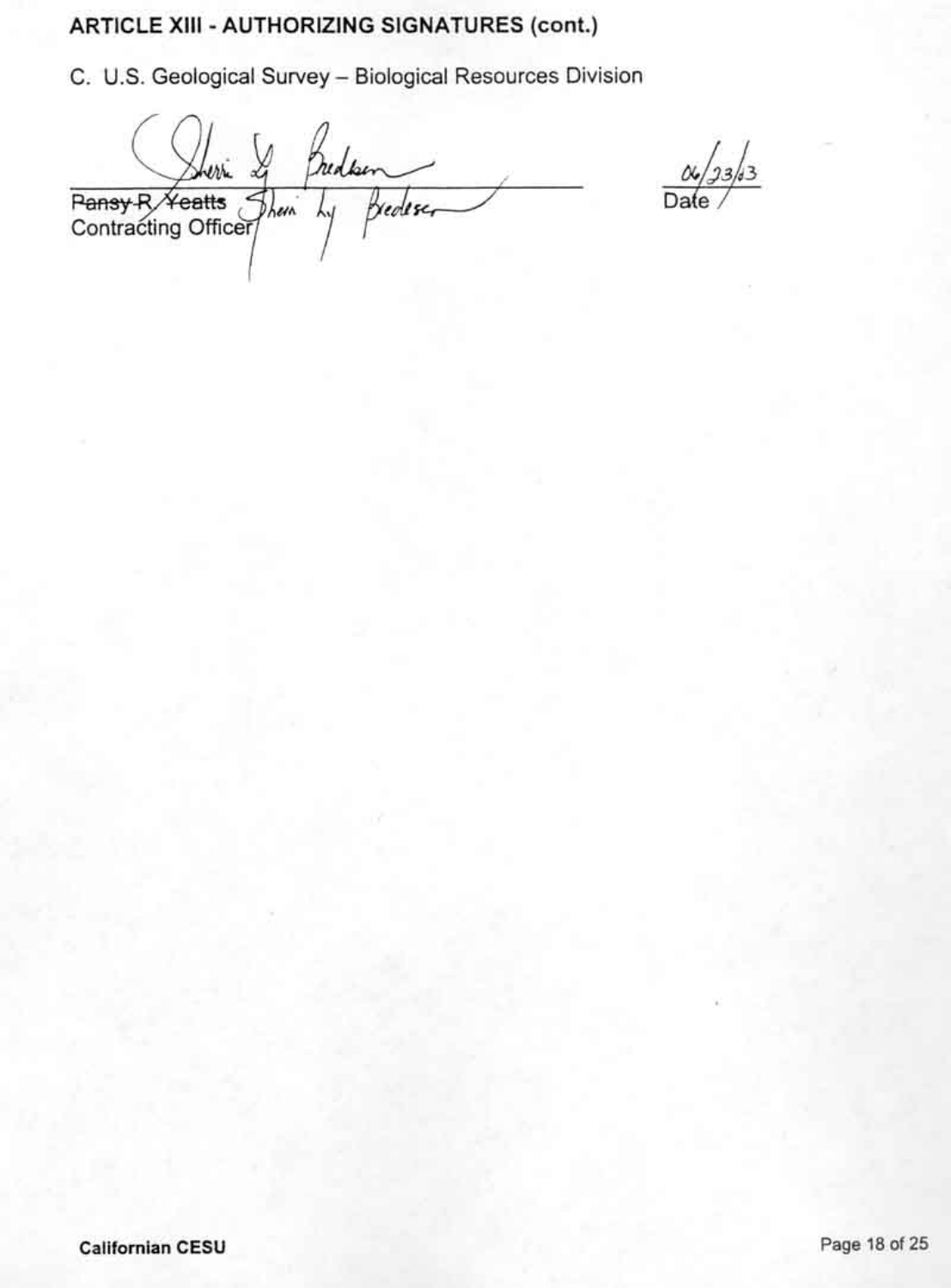D. National Park Service

 $\mu$ Jamie Sherrill

 $61803$ 

Contract/Agreements Team Leader

ia *L. newbacher* 

Jonathan B. Jarvis Regional Director<br>Pacific West Region

 $\frac{6}{2}$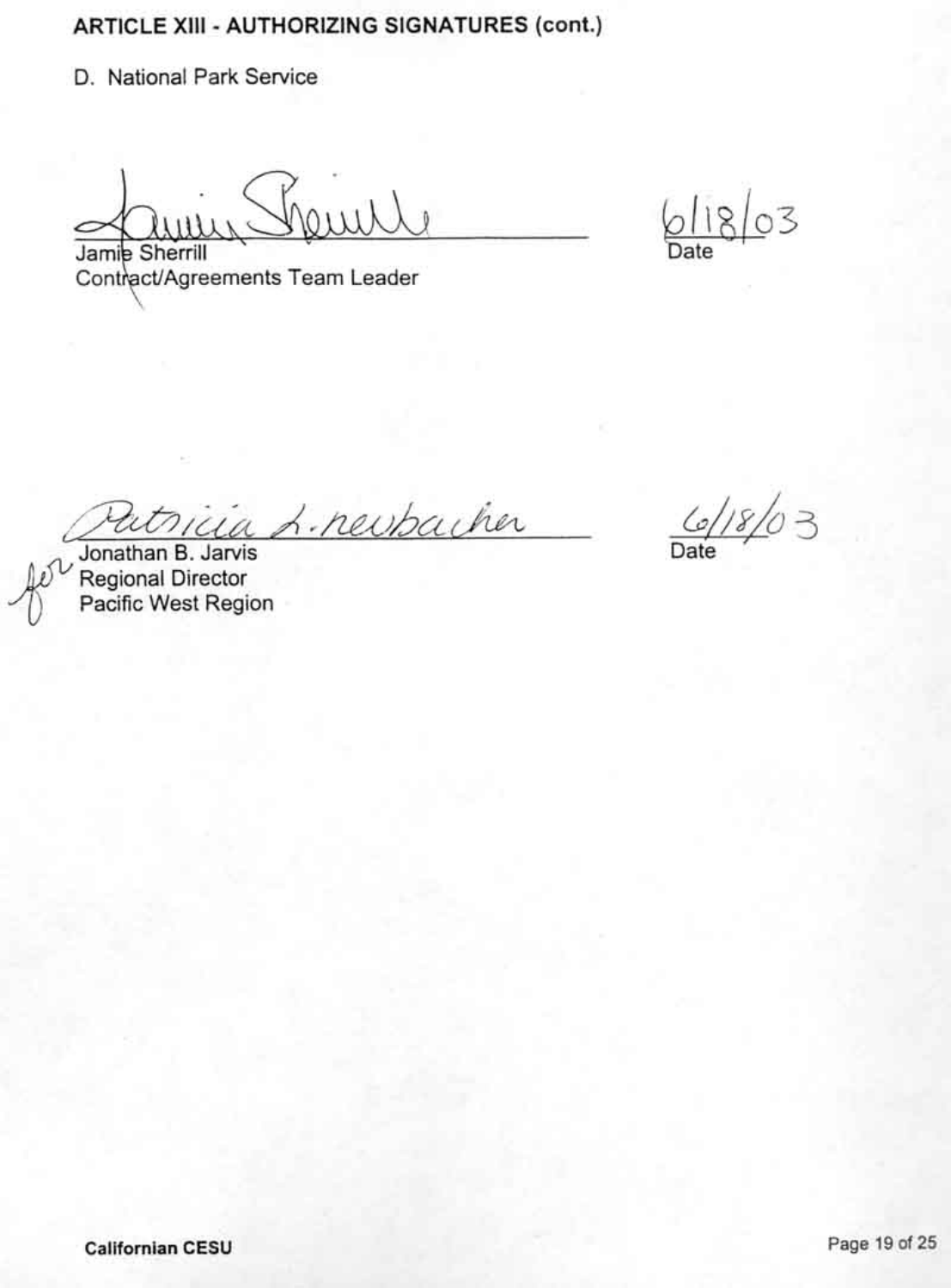E. USDA Forest Service

Zilda Ria leen

 $rac{0}{2}$ Date

Hilda Diaz-Soltero **Station Director** Pacific Southwest Research Station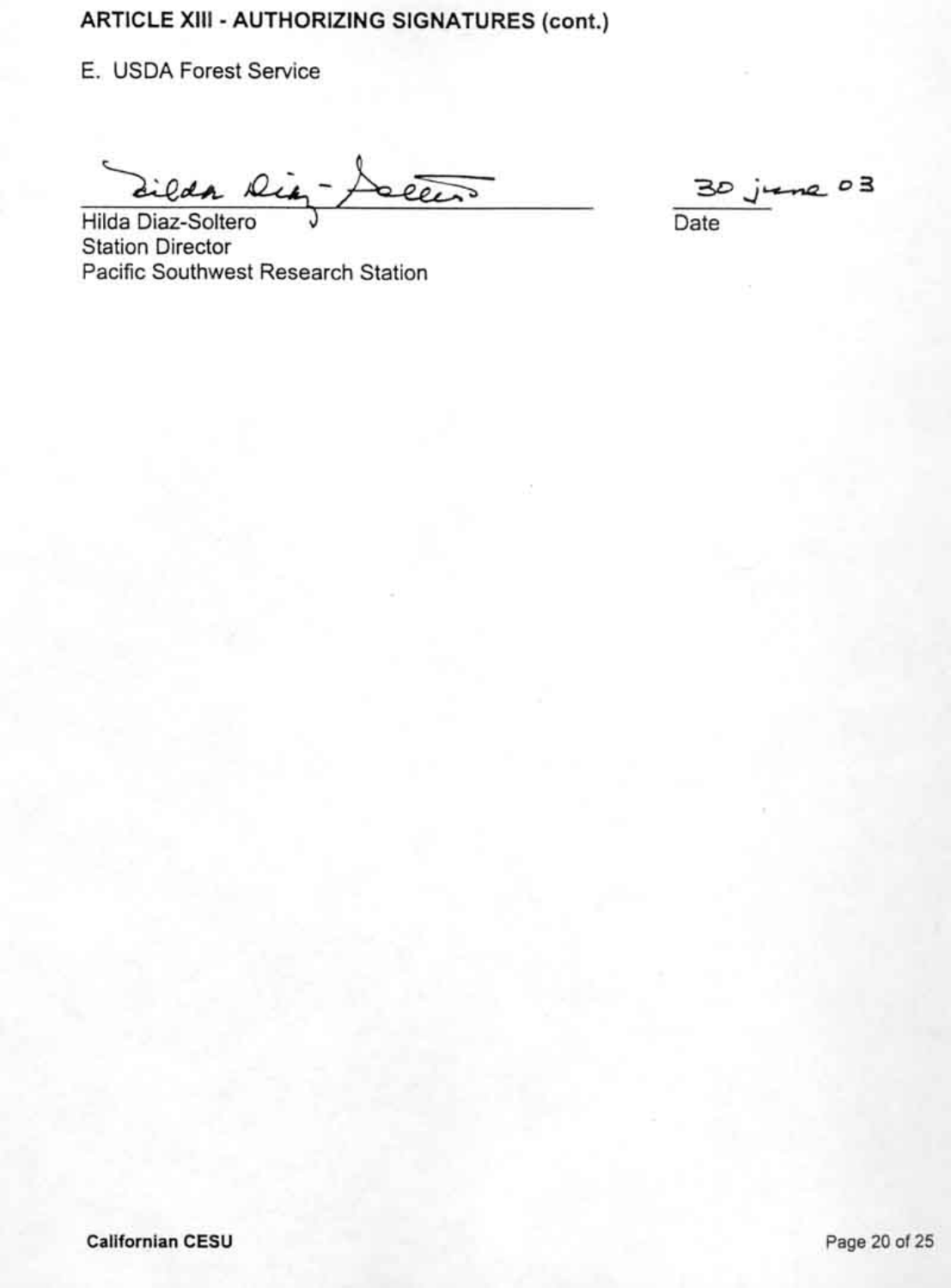F. National Aeronautics and Space Administration

eatrice Morales

 $6/23/03$ 

Beatrice Morales **Grants Officer**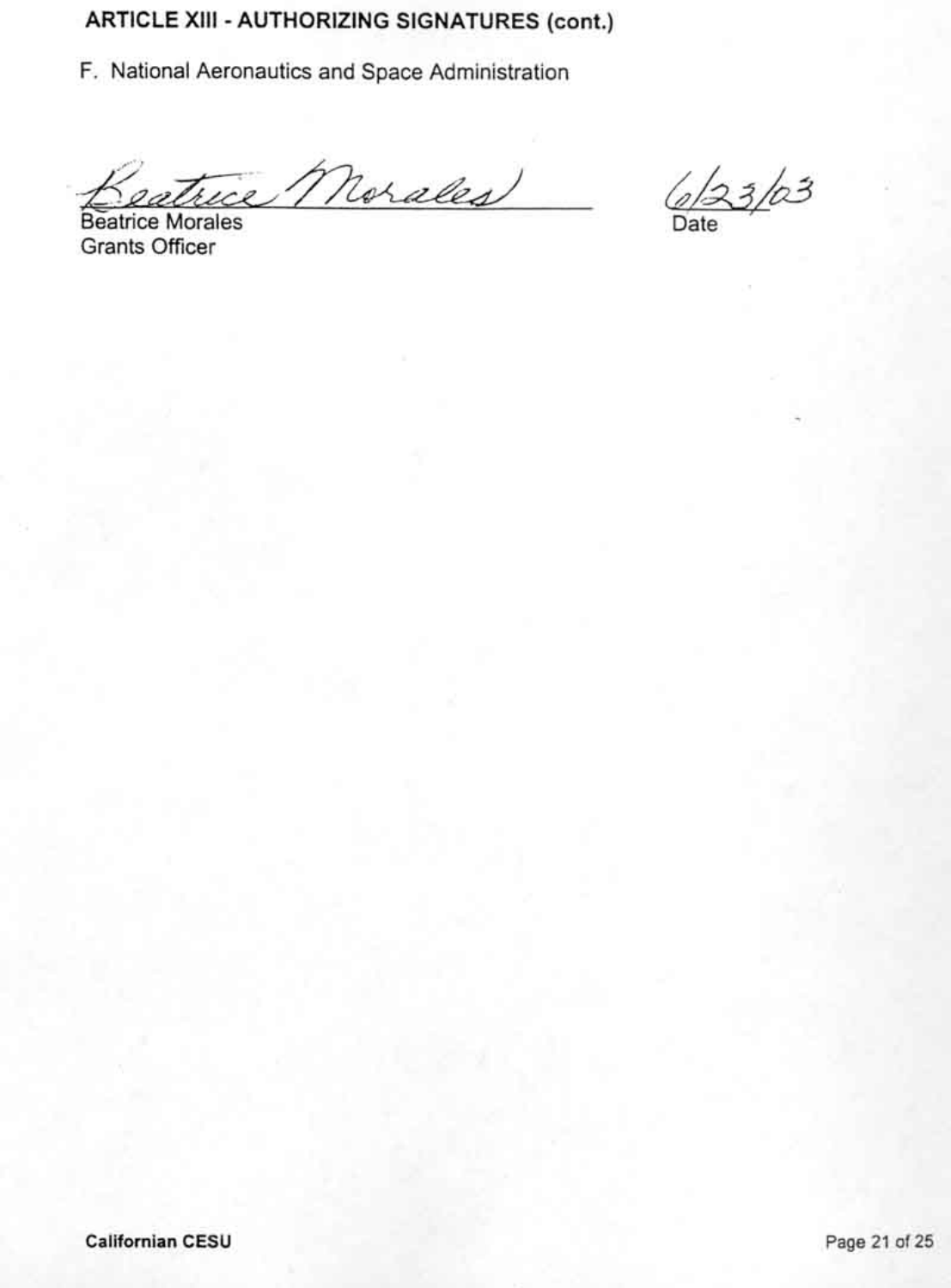G. University of California, systemwide authorization

F. Lead

 $5127/03$ Date

David F. Mears Director - Research Administration Office University of California Office of the President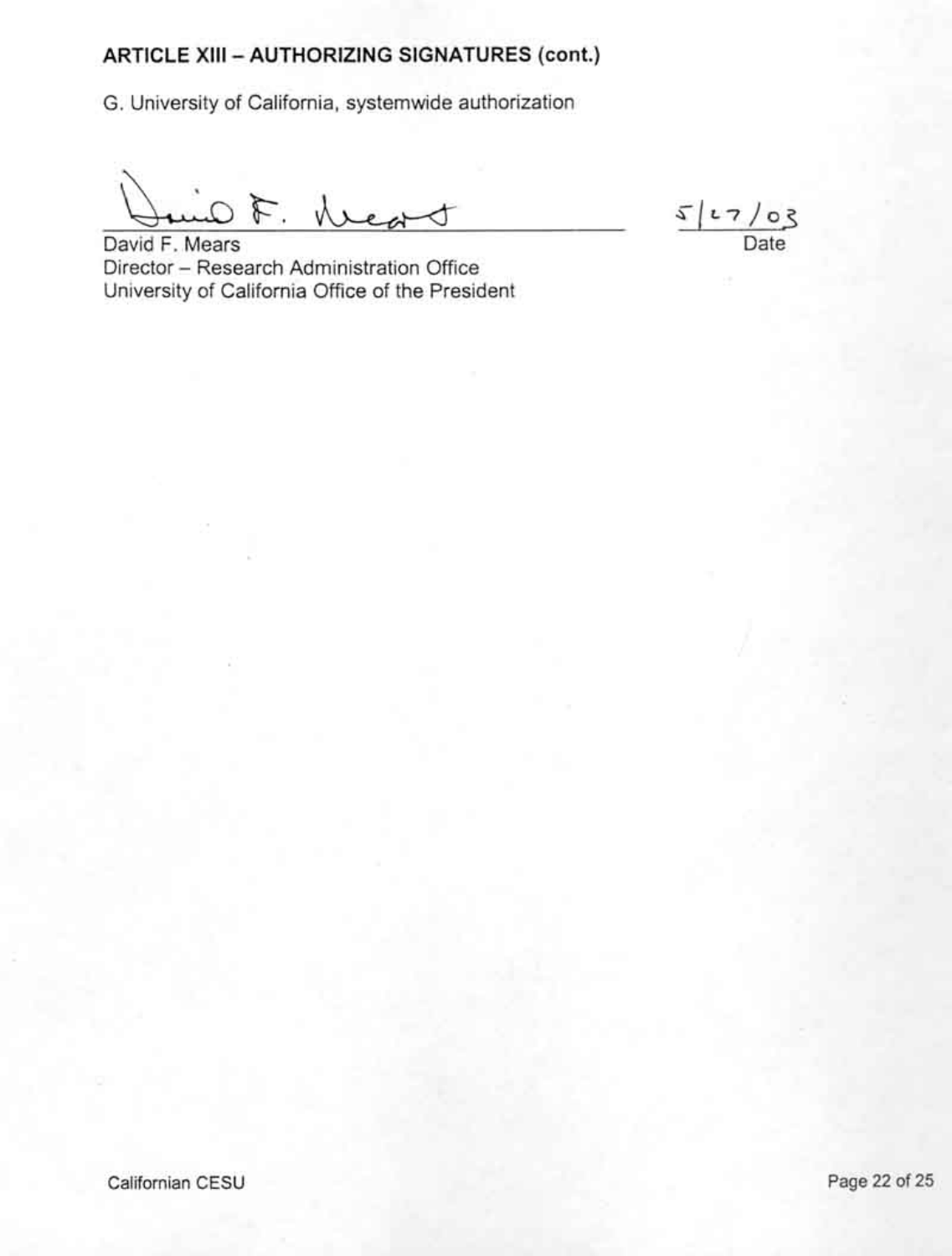H. San Francisco State University

Stephen C. Ś *<u>Rith</u>* Director of Procurement

Date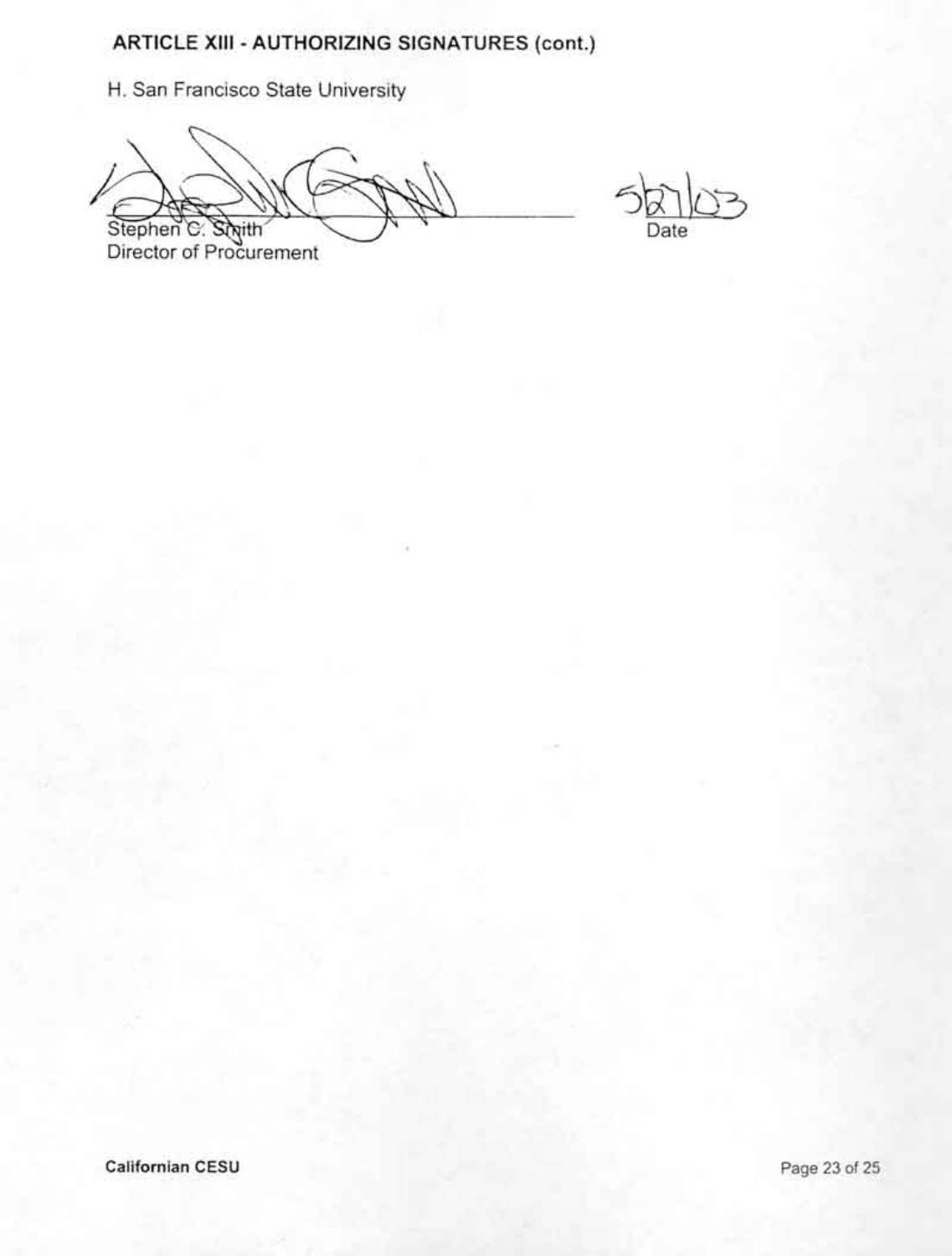I. California State University, Fresno

ayuna icu

Jeannine Raymond, Ph.D.<br>Interim Chief Administrative Officer and Director of Human Resources